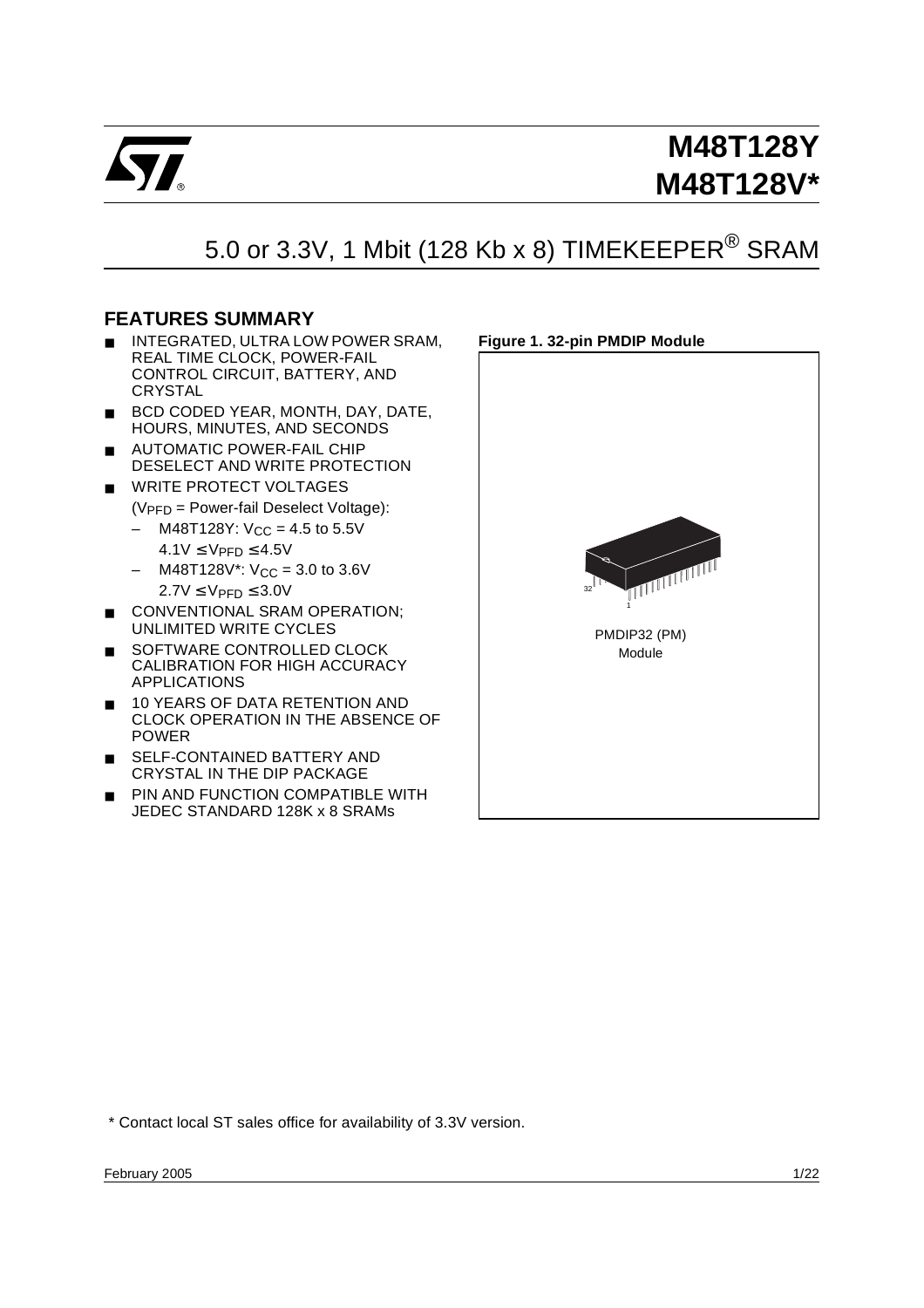# **TABLE OF CONTENTS**

 $\sqrt{M}$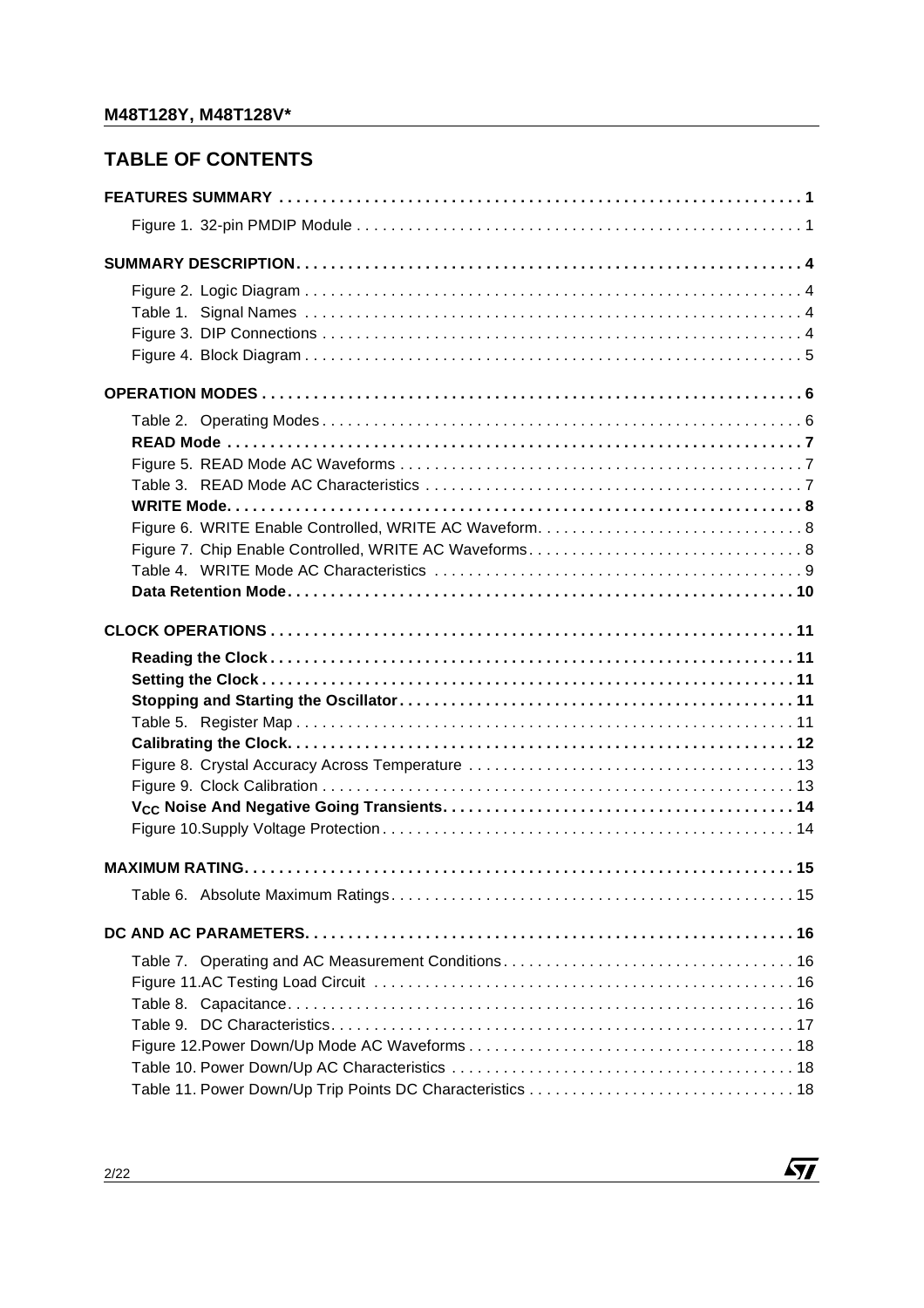| Table 12. PMDIP32 - 32-pin Plastic Module DIP, Package Mechanical Data  19 |  |
|----------------------------------------------------------------------------|--|
|                                                                            |  |
|                                                                            |  |
|                                                                            |  |
|                                                                            |  |

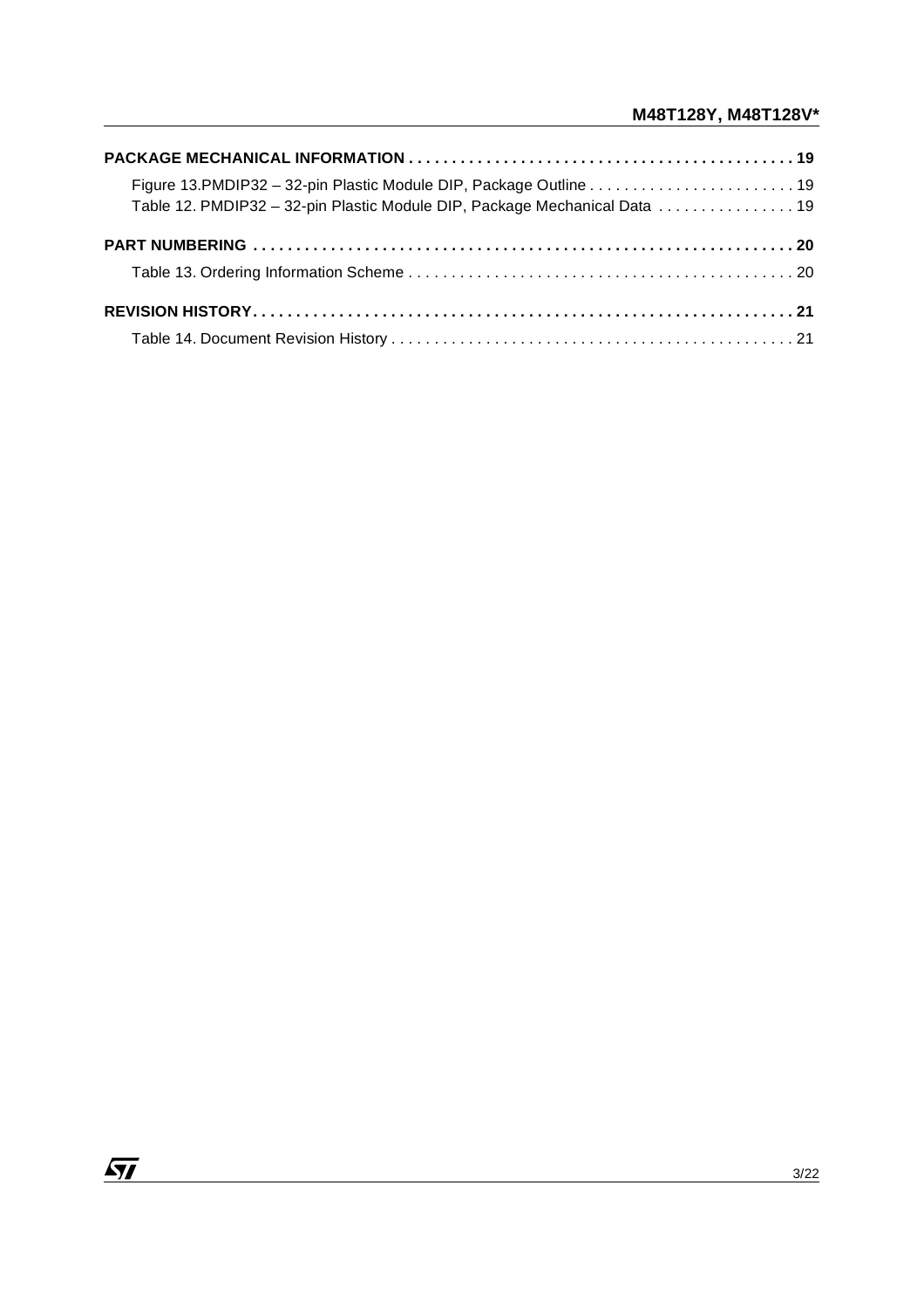## <span id="page-3-0"></span>**SUMMARY DESCRIPTION**

The M48T128Y/V TIMEKEEPER $^\circledR$  RAM is a 128Kb x 8 non-volatile static RAM and real time clock. The special DIP package provides a fully integrated battery back-up memory and real time clock solution. The M48T128Y/V directly replaces industry standard 128Kb x 8 SRAM.

### <span id="page-3-1"></span>**Figure 2. Logic Diagram Table 1. Signal Names**



<span id="page-3-3"></span>**Figure 3. DIP Connections**

| NC [ 1                      | 32 D              | $V_{\rm CC}$ |
|-----------------------------|-------------------|--------------|
| A16 <sup>[1</sup> 2         | 31                | 1 A 15       |
| A14∏3                       | 30                | ∏NC          |
| A12 N<br>4                  | 29                | ٦w           |
| A7 F<br>5                   | 28                | T A13        |
| А6 П<br>6                   | 27                | 1 A8         |
| A5 [] 7                     | 26                | 1 A9         |
| A4 ∏<br>8                   | M48T128Y 25 Π A11 |              |
| A3 [] 9                     | M48T128V 24 h G   |              |
| A2 ∏ 10                     | 23                | 1 A 10       |
| А1 П<br>11                  | 22                | 1E           |
| A0 ∏ 12                     | 21                | 1 DQ7        |
| DQ0 ∏<br>13                 | 20                | 1 DQ6        |
| DQ1 ∏<br>14                 | 19                | DQ5          |
| DQ2 [] 15                   | 18                | DQ4          |
| <b>V<sub>SS</sub></b><br>16 | 17                | DQ3          |
|                             | AI02245           |              |

It also provides the non-volatility of Flash without any requirement for special WRITE timing or limitations on the number of WRITEs that can be performed. The 32-pin, 600mil DIP Hybrid houses a controller chip, SRAM, quartz crystal, and a long life lithium button cell in a single package.

| A0-A16                  | Address Inputs           |
|-------------------------|--------------------------|
| DQ0-DQ7                 | Data Inputs / Outputs    |
| Έ                       | Chip Enable              |
| Ğ                       | <b>Output Enable</b>     |
| $\overline{\mathsf{w}}$ | <b>WRITE Enable</b>      |
| Vcc                     | Supply Voltage           |
| Vss                     | Ground                   |
| <b>NC</b>               | Not Connected Internally |

<span id="page-3-2"></span>



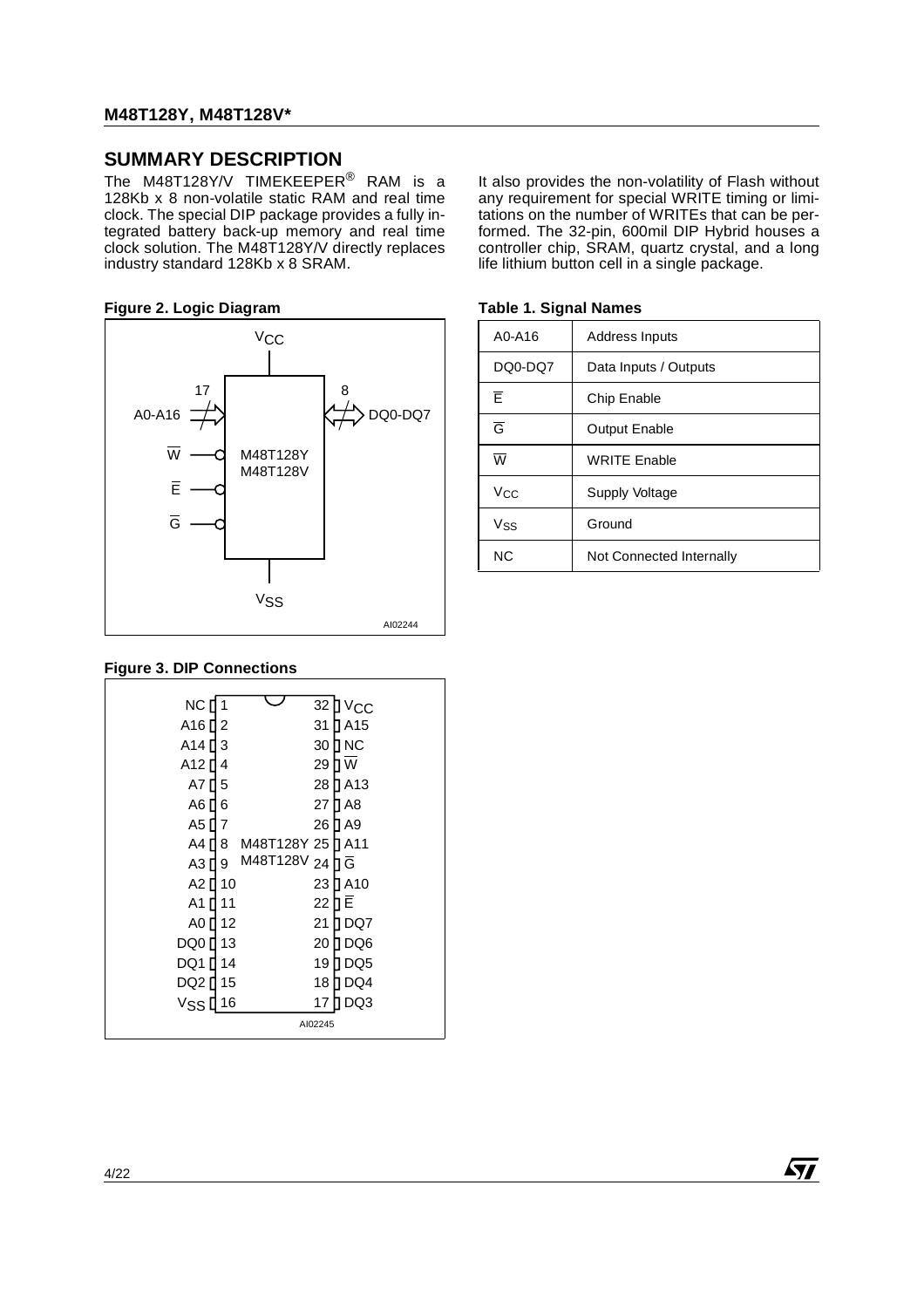

### <span id="page-4-0"></span>**Figure 4. Block Diagram**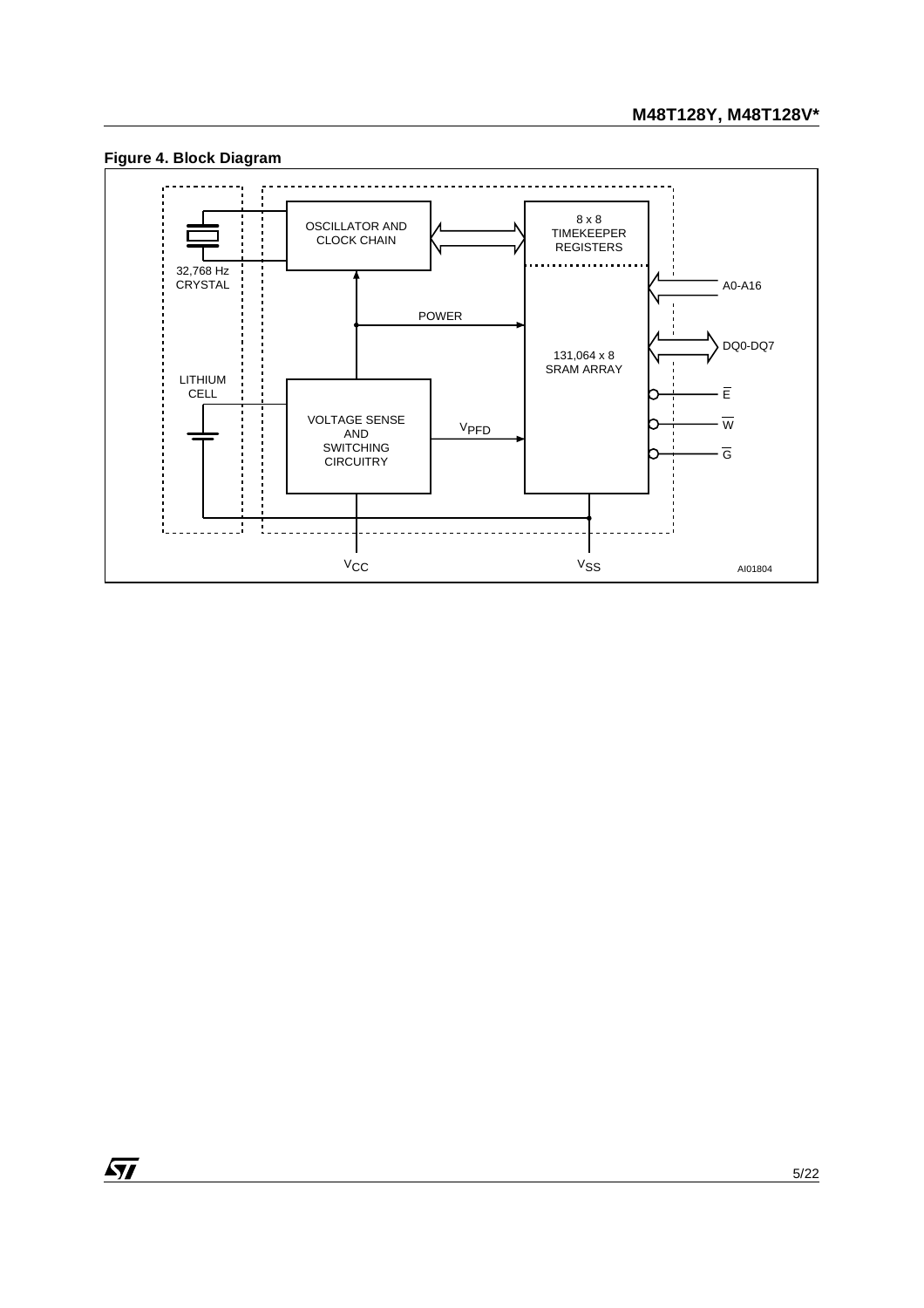# <span id="page-5-0"></span>**OPERATION MODES**

[Figure 4., page 5](#page-4-0) illustrates the static memory array and the quartz controlled clock oscillator. The clock locations contain the year, month, date, day, hour, minute, and second in 24 hour BCD format. Corrections for 28, 29 (leap year - valid until 2100), 30, and 31 day months are made automatically. Byte 1FFF8h is the clock control register. This byte controls user access to the clock information and also stores the clock calibration setting. The seven clock bytes (1FFFFh - 1FFF8h) are not the actual clock counters, they are memory locations consisting of BiPORT™ READ/WRITE memory cells within the static RAM array. The M48T128Y/V includes a clock control circuit which updates the clock bytes with current information once per second. The information can be accessed by the user in the same manner as any other location in the static memory array. The M48T128Y/V also has its own Power-Fail Detect circuit. This control circuitry constantly monitors the supply voltage for an out of tolerance condition. When  $V_{CC}$  is out of tolerance, the circuit write protects the TIMEKEEPER® Register data and external SRAM, providing data security in the midst of unpredictable system operation. As V<sub>CC</sub> falls below the Battery Back-up Switchover Voltage ( $V<sub>SO</sub>$ ), the control circuitry automatically switches to the battery, maintaining data and clock operation until valid power is restored.

| Mode            | <b>V<sub>CC</sub></b>                 | Ē               | $\overline{G}$  | $\overline{\mathbf{w}}$ | <b>DQ0-DQ7</b>  | <b>Power</b>         |
|-----------------|---------------------------------------|-----------------|-----------------|-------------------------|-----------------|----------------------|
| <b>Deselect</b> |                                       | V <sub>IH</sub> | X               | Χ                       | High Z          | Standby              |
| <b>WRITE</b>    | 4.5 to 5.5V<br>or                     | $V_{IL}$        | X               | V <sub>IL</sub>         | D <sub>IN</sub> | Active               |
| <b>READ</b>     | 3.0 to 3.6V                           | VIL             | VIL             | Vıн                     | DOUT            | Active               |
| <b>READ</b>     |                                       | $V_{IL}$        | V <sub>IH</sub> | V <sub>IH</sub>         | High Z          | Active               |
| Deselect        | $VSO$ to $VFFD$ (min) <sup>(1)</sup>  | X               | X               | X                       | High Z          | <b>CMOS Standby</b>  |
| Deselect        | $\leq$ V <sub>SO</sub> <sup>(1)</sup> | X               | X               | X                       | High Z          | Battery Back-up Mode |

#### <span id="page-5-1"></span>**Table 2. Operating Modes**

Note:  $X = V_{\text{IH}}$  or  $V_{\text{IL}}$ ;  $V_{\text{SO}}$  = Battery Back-up Switchover Voltage.

1. See [Table 11., page 18](#page-17-2) for details.

57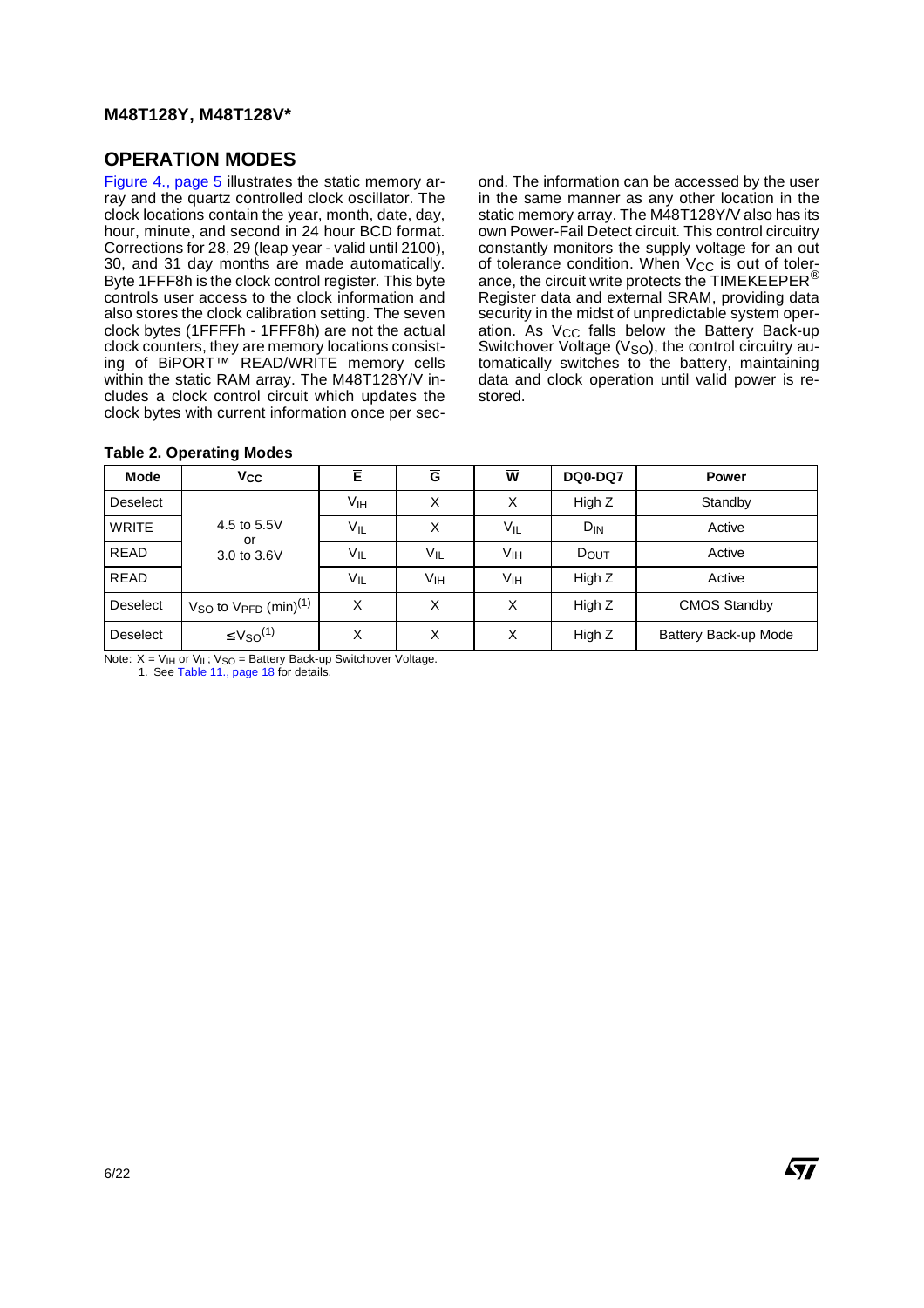### <span id="page-6-0"></span>**READ Mode**

The M48T128Y/V is in the READ Mode whenever  $\overline{W}$  (WRITE Enable) is high and  $\overline{E}$  (Chip Enable) is low. The unique address specified by the 17 Address Inputs defines which one of the 131,072 bytes of data is to be accessed.

Valid data will be available at the Data I/O pins within  $t_{AVOV}$  (Address Access Time) after the last address input signal is stable, providing the  $\overline{\mathsf{E}}$  and  $\overline{G}$  access times are also satisfied. If the  $\overline{E}$  and  $\overline{G}$ access times are not met, valid data will be avail-

<span id="page-6-1"></span>**Figure 5. READ Mode AC Waveforms**

able after the latter of the Chip Enable Access Times ( $t_{ELOV}$ ) or Output Enable Access Time (tGLQV). The state of the eight three-state Data I/O signals is controlled by  $\overline{E}$  and  $\overline{G}$ . If the outputs are activated before  $t_{AVQV}$ , the data lines will be driven to an indeterminate state until  $t_{AVQV}$ . If the Address Inputs are changed while  $\overline{E}$  and  $\overline{G}$  remain active, output data will remain valid for  $t_{AXQX}$  (Output Data Hold Time) but will go indeterminate until the next Address Access.



Note:  $\overline{\text{WE}}$  = High.

<span id="page-6-2"></span>

| Table 3. READ Mode AC Characteristics |  |
|---------------------------------------|--|
|---------------------------------------|--|

|                           |                                                |       | M48T128Y |     | M48T128V |      |
|---------------------------|------------------------------------------------|-------|----------|-----|----------|------|
| Symbol                    | Parameter <sup>(1)</sup>                       | $-70$ |          |     |          | Unit |
|                           |                                                | Min   | Max      | Min | Max      |      |
| t <sub>AVAV</sub>         | <b>READ Cycle Time</b>                         | 70    |          | 85  |          | ns   |
| t <sub>AVQV</sub>         | Address Valid to Output Valid                  |       | 70       |     | 85       | ns   |
| t <sub>ELQV</sub>         | Chip Enable Low to Output Valid                |       | 70       |     | 85       | ns   |
| t <sub>GLQV</sub>         | Output Enable Low to Output Valid              |       | 40       |     | 55       | ns   |
| $t_{ELQX}^{(2)}$          | Chip Enable Low to Output Transition           | 5     |          | 5   |          | ns   |
| $t_{\text{GLQX}}^{(2)}$   | Output Enable Low to Output Transition         | 5     |          | 5   |          | ns   |
| $t_{EHQZ}$ <sup>(2)</sup> | Chip Enable High to Output Hi-Z                |       | 25       |     | 30       | ns   |
| $t$ GHQZ $^{(2)}$         | Output Enable High to Output Hi-Z              |       | 25       |     | 30       | ns   |
| t <sub>AXQX</sub>         | <b>Address Transition to Output Transition</b> | 10    |          | 5   |          | ns   |

Note: 1. Valid for Ambient Operating Temperature:  $T_A = 0$  to 70°C; V<sub>CC</sub> = 4.5 to 5.5V or 3.0 to 3.6V (except where noted). 2.  $C_L = 5pF$ .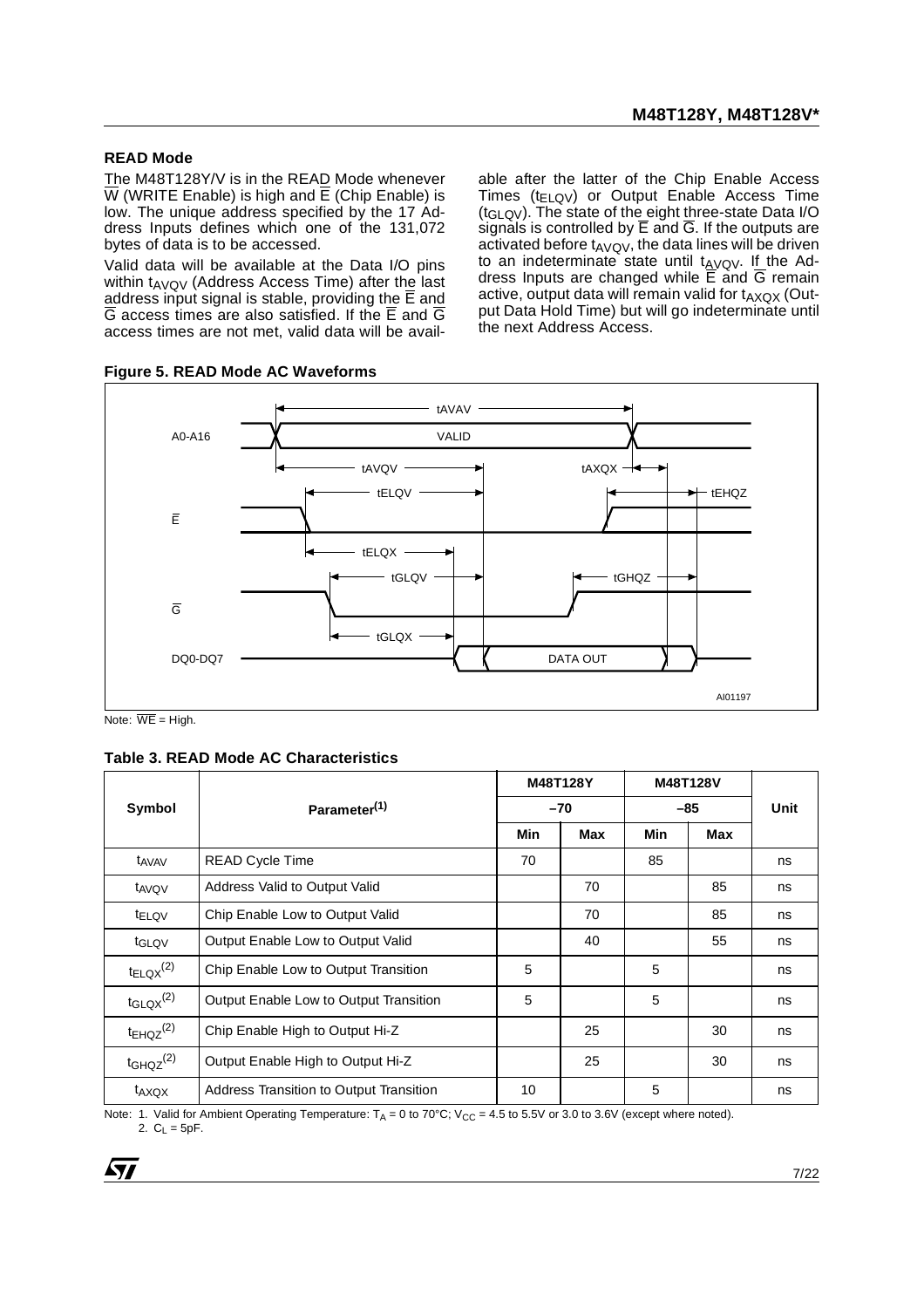### <span id="page-7-0"></span>**WRITE Mode**

The M48T128Y/V is in the WRITE Mode whenever  $\overline{W}$  (WRITE Enable) and  $\overline{E}$  (Chip Enable) are low state after the address inputs are stable.

The start of a WRITE is referenced from the latter occurring falling edge of  $\overline{W}$  or  $\overline{E}$ . A WRITE is terminated by the earlier rising edge of  $\overline{W}$  or  $\overline{E}$ . The addresses must be held valid throughout the cycle.  $\overline{E}$ or  $\overline{W}$  must return high for a minimum of t<sub>EHAX</sub> from Chip Enable or t<sub>WHAX</sub> from WRITE Enable prior to the initiation of another READ or WRITE cycle. Data-in must be valid  $t_{\text{D}VVWH}$  prior to the end of WRITE and remain valid for  $t_{WHDX}$  afterward.  $\overline{G}$ should be kept high during WRITE cycles to avoid bus contention; although, if the output bus has been activated by a low on E and G a low on W will disable the outputs t<sub>WLQZ</sub> after  $\overline{W}$  falls.

 $\sqrt{1}$ 

<span id="page-7-1"></span>



<span id="page-7-2"></span>

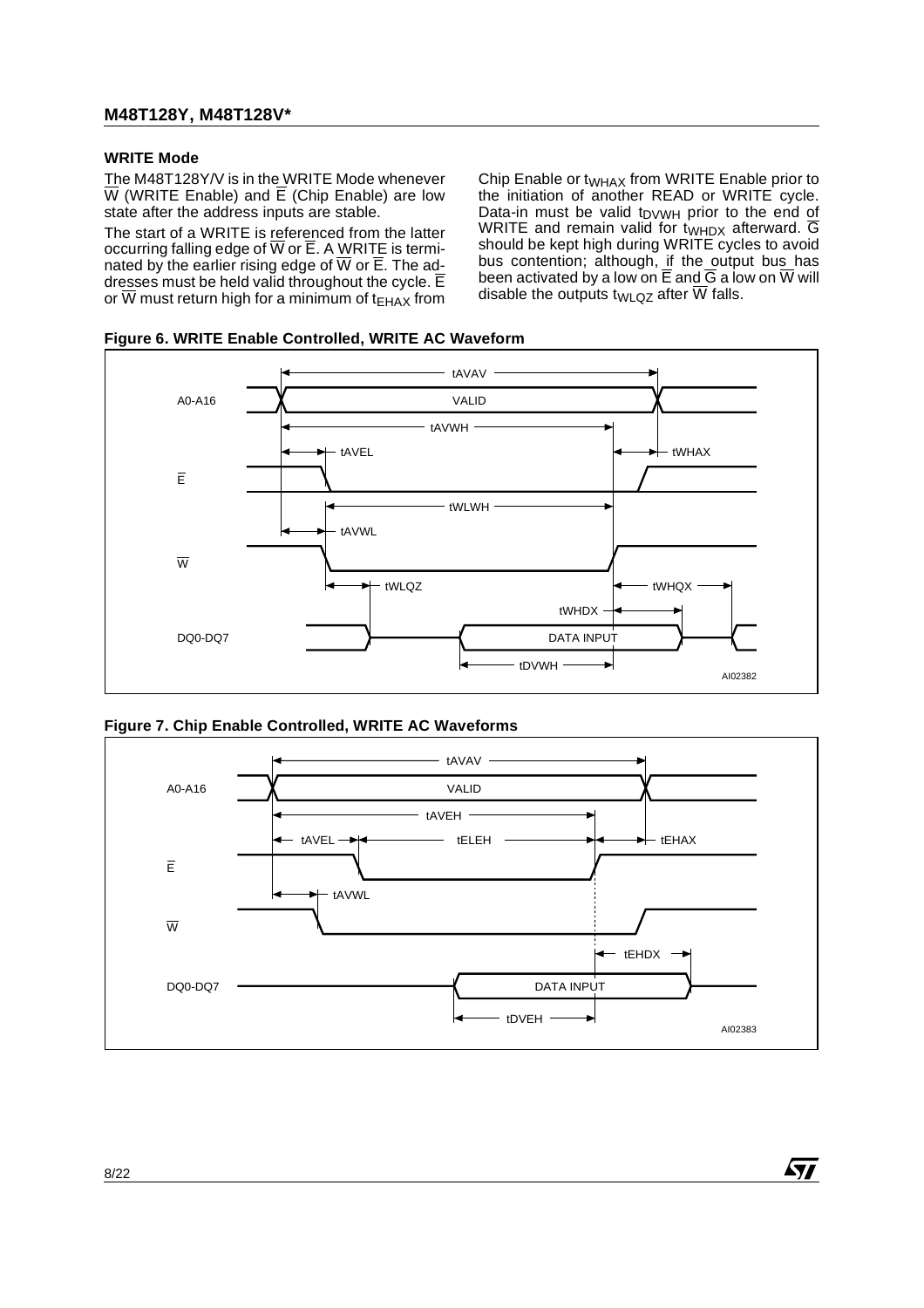|                             |                                                |          | M48T128Y       |          | M48T128V   |      |
|-----------------------------|------------------------------------------------|----------|----------------|----------|------------|------|
| Symbol                      | Parameter <sup>(1)</sup>                       |          | $-85$<br>$-70$ |          |            | Unit |
|                             |                                                | Min      | <b>Max</b>     | Min      | <b>Max</b> |      |
| t <sub>AVAV</sub>           | <b>WRITE Cycle Time</b>                        | 70       |                | 85       |            | ns   |
| t <sub>AVWL</sub>           | Address Valid to WRITE Enable Low              | 0        |                | $\Omega$ |            | ns   |
| t <sub>AVEL</sub>           | Address Valid to Chip Enable Low               | $\Omega$ |                | $\Omega$ |            | ns   |
| t <sub>WLWH</sub>           | <b>WRITE Enable Pulse Width</b>                | 50       |                | 60       |            | ns   |
| <sup>t</sup> ELEH           | Chip Enable Low to Chip Enable 1 High          | 55       |                | 65       |            | ns   |
| t <sub>WHAX</sub>           | <b>WRITE Enable High to Address Transition</b> | 5        |                | 5        |            | ns   |
| <b>TEHAX</b>                | Chip Enable High to Address Transition         | 10       |                | 15       |            | ns   |
| t <sub>DVWH</sub>           | Input Valid to WRITE Enable High               | 30       |                | 35       |            | ns   |
| t <sub>DVEH</sub>           | Input Valid to Chip Enable High                | 30       |                | 35       |            | ns   |
| t <sub>WHDX</sub>           | <b>WRITE Enable High to Input Transition</b>   | 5        |                | 5        |            | ns   |
| <b>t</b> EHDX               | Chip Enable High to Input Transition           | 10       |                | 15       |            | ns   |
| $twLQZ^{(2,3)}$             | WRITE Enable Low to Output Hi-Z                |          | 25             |          | 30         | ns   |
| t <sub>AVWH</sub>           | Address Valid to WRITE Enable High             | 60       |                | 70       |            | ns   |
| t <sub>AVEH</sub>           | Address Valid to Chip Enable High              | 60       |                | 70       |            | ns   |
| $t_{WHQX}$ <sup>(2,3)</sup> | <b>WRITE Enable High to Output Transition</b>  | 5        |                | 5        |            | ns   |

#### <span id="page-8-0"></span>**Table 4. WRITE Mode AC Characteristics**

Note: 1. Valid for Ambient Operating Temperature:  $T_A = 0$  to 70°C; V<sub>CC</sub> = 4.5 to 5.5V or 3.0 to 3.6V (except where noted).

2. C<sub>L</sub> = 5pF.<br>3. If E goes low simultaneously with W going low, the outputs remain in the high impedance state.

 $\sqrt{27}$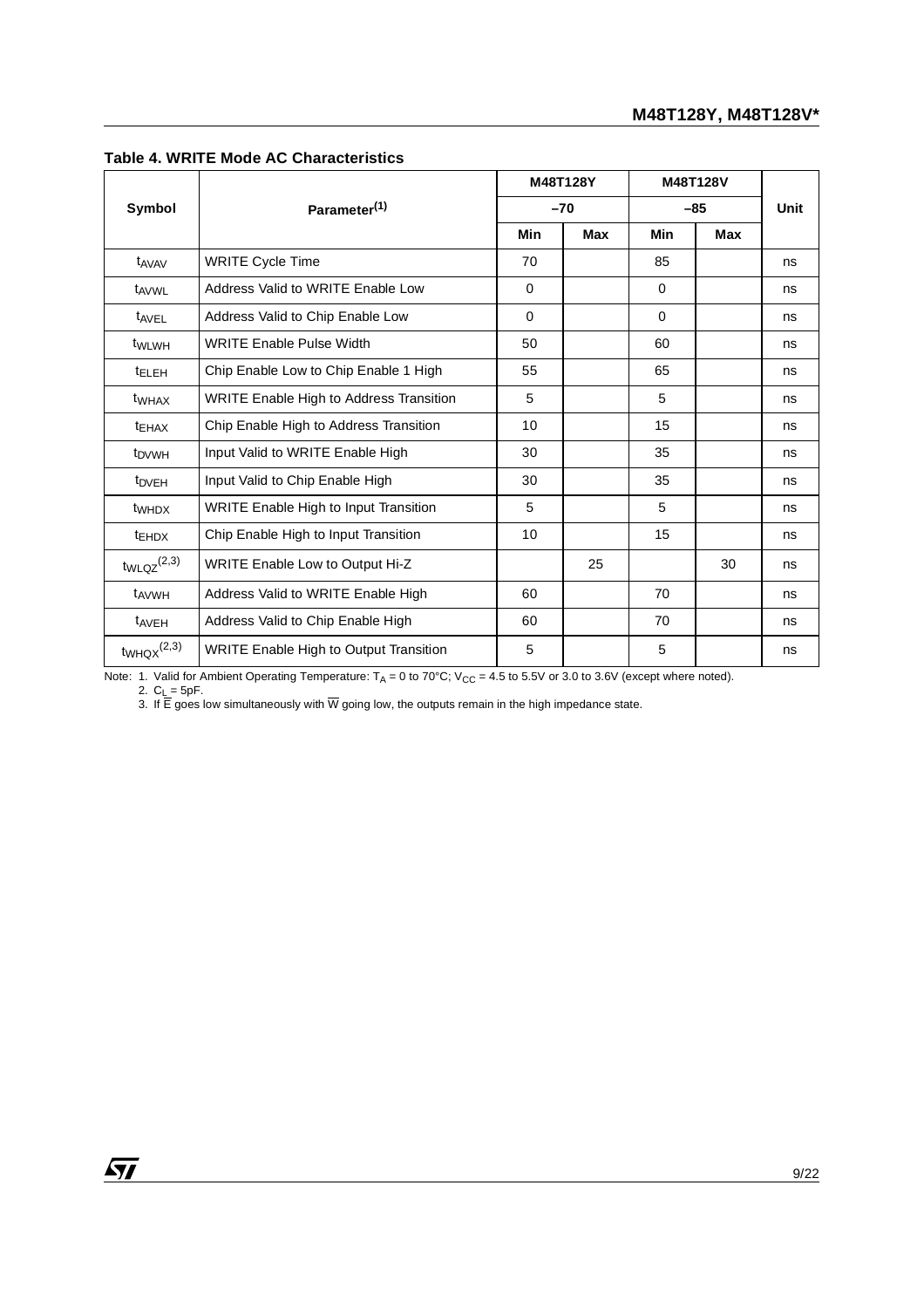### <span id="page-9-0"></span>**Data Retention Mode**

With valid  $V_{CC}$  applied, the M48T128Y/V operates as a conventional BYTEWIDE™ static RAM. Should the supply voltage decay, the RAM will automatically power-fail deselect, write protecting itself when  $V_{CC}$  falls within the  $V_{PFD}$  (max),  $V_{PFD}$ (min) window. All outputs become high impedance, and all inputs are treated as "Don't care."

**Note:** A power failure during a WRITE cycle may corrupt data at the currently addressed location, but does not jeopardize the rest of the RAM's content. At voltages below  $V_{\text{PFD}}$  (min), the user can be assured the memory will be in a write protected state, provided the  $V_{CC}$  fall time is not less than  $t_F$ . The M48T128Y/V may respond to transient noise spikes on  $V_{CC}$  that reach into the deselect window during the time the device is sampling  $V_{CC}$ . Therefore, decoupling of the power supply lines is recommended.

When V<sub>CC</sub> drops below V<sub>SO</sub>, the control circuit switches power to the internal battery, preserving data and powering the clock. The internal energy source will maintain data in the M48T128Y/V for an accumulated period of at least 10 years at room temperature. As system power rises above  $V<sub>SO</sub>$ , the battery is disconnected, and the power supply is switched to external  $V_{CC}$ . Deselect continues for  $t_{REC}$  after  $V_{CC}$  reaches  $V_{PFD}$  (max).

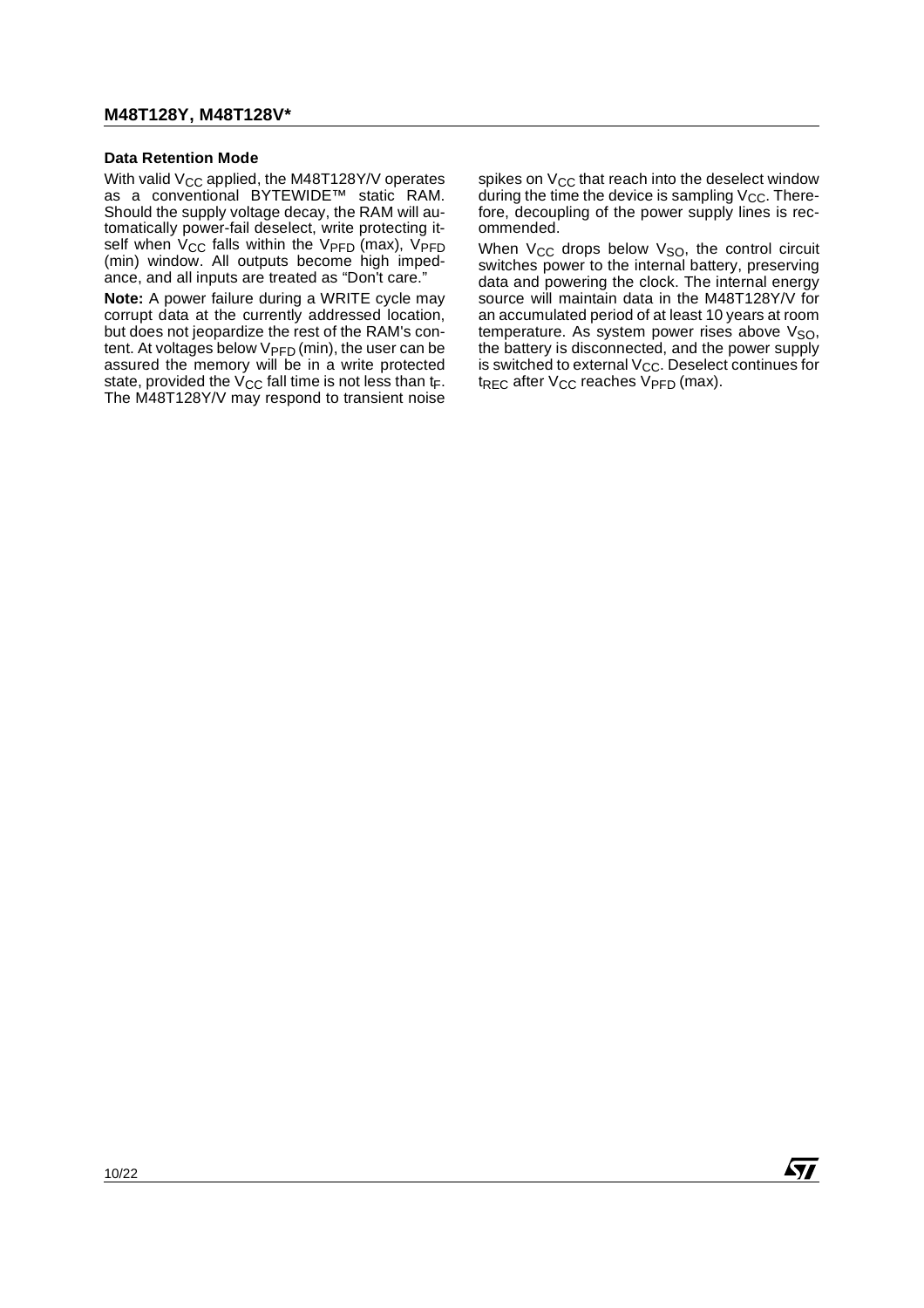### <span id="page-10-0"></span>**CLOCK OPERATIONS**

#### <span id="page-10-1"></span>**Reading the Clock**

Updates to the TIMEKEEPER® registers should be halted before clock data is read to prevent reading data in transition. The BiPORT™ TIME-KEEPER cells in the RAM array are only data registers and not the actual clock counters, so updating the registers can be halted without disturbing the clock itself.

Updating is halted when a '1' is written to the READ Bit, D6 in the Control Register (1FFF8h). As long as a '1' remains in that position, updating is halted. After a halt is issued, the registers reflect the count; that is, the day, date, and time that were current at the moment the halt command was issued. All of the TIMEKEEPER registers are updated simultaneously. A halt will not interrupt an update in progress. Updating is within a second after the bit is reset to a '0.'

#### <span id="page-10-2"></span>**Setting the Clock**

Bit D7 of the Control Register (1FFF8h) is the WRITE Bit. Setting the WRITE Bit to a '1,' like the READ Bit, halts updates to the TIMEKEEPER registers. The user can then load them with the correct day, date, and time data in 24 hour BCD format (see [Table 5., page 11\)](#page-10-4). Resetting the WRITE Bit to a '0' then transfers the values of all time registers 1FFFFh-1FFF9h to the actual TIME-KEEPER counters and allows normal operation to resume. After the WRITE Bit is reset, the next clock update will occur one second later.

#### <span id="page-10-3"></span>**Stopping and Starting the Oscillator**

The oscillator may be stopped at any time. If the device is going to spend a significant amount of time on the shelf, the oscillator can be turned off to minimize current drain on the battery. The STOP Bit is located at Bit D7 within 1FFF9h. Setting it to a '1' stops the oscillator. The M48T128Y/V is shipped from STMicroelectronics with the STOP Bit set to a '1.' When reset to a '0,' the M48T128Y/ V oscillator starts after one second.

<span id="page-10-4"></span>

| <b>Table 5. Register Map</b> |  |  |  |  |  |
|------------------------------|--|--|--|--|--|
|------------------------------|--|--|--|--|--|

| <b>Address</b> | <b>Data</b> |                |                |         |                |                |                |                | <b>Function/Range</b> |  |  |
|----------------|-------------|----------------|----------------|---------|----------------|----------------|----------------|----------------|-----------------------|--|--|
|                | D7          | D <sub>6</sub> | D <sub>5</sub> | D4      | D <sub>3</sub> | D <sub>2</sub> | D <sub>1</sub> | D <sub>0</sub> | <b>BCD Format</b>     |  |  |
| 1FFFFh         |             | 10 Years       |                |         | Year           |                |                | Year           | 00-99                 |  |  |
| 1FFFEh         | $\Omega$    | $\Omega$       | 0              | 10 M    | Month          |                |                | Month          | $01 - 12$             |  |  |
| 1FFFDh         | $\mathbf 0$ | $\Omega$       |                | 10 Date | Date           |                |                | Date           | $01 - 31$             |  |  |
| 1FFFCh         | $\mathbf 0$ | FT             | 0              | 0       | 0              | Day            |                | Day            | $01 - 07$             |  |  |
| 1FFFBh         | $\mathbf 0$ | 0              | 10 Hours       |         | Hours          |                | Hours          | $00 - 23$      |                       |  |  |
| 1FFFAh         | $\mathbf 0$ |                | 10 Minutes     |         | <b>Minutes</b> |                |                | <b>Minutes</b> | 00-59                 |  |  |
| 1FFF9h         | <b>ST</b>   |                | 10 Seconds     |         | Seconds        |                | Seconds        | $00 - 59$      |                       |  |  |
| 1FFF8h         | W           | R              | S              |         |                | Calibration    |                |                | Control               |  |  |

 $Kevs: S = SIGN$  Bit

 $R = READ$  Bit  $W = WR$ ITF Rit

ST = STOP Bit

 $0 =$  Must be set to '0'

 $Z = '0'$  and are Read only

 $Y = '1'$  or  $'0'$ 

*ky*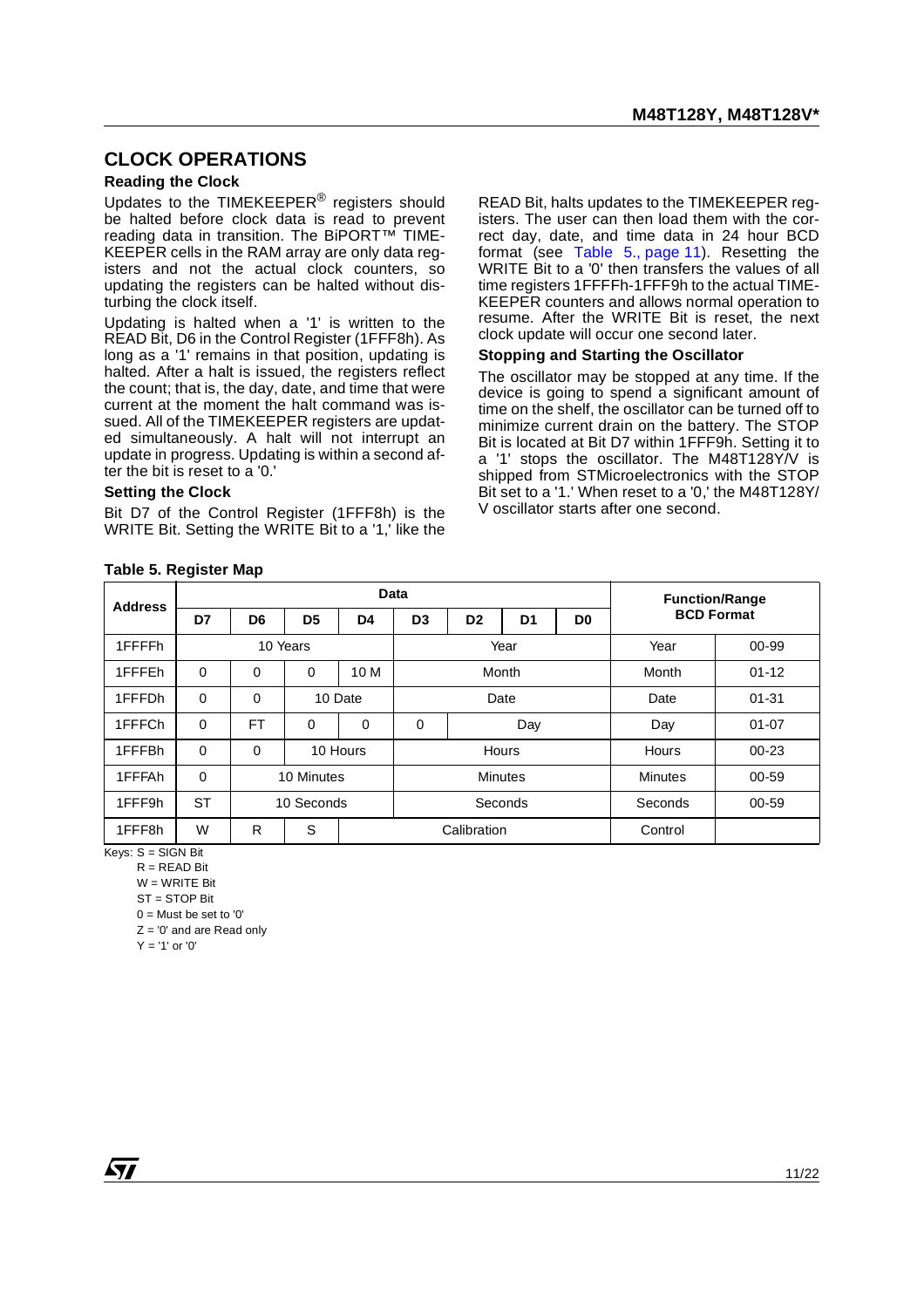### <span id="page-11-0"></span>**Calibrating the Clock**

The M48T128Y/V is driven by a quartz controlled oscillator with a nominal frequency of 32,768Hz. The devices are factory calibrated at 25°C and tested for accuracy. Clock accuracy will not exceed 35 ppm (parts per million) oscillator frequency error at 25 $\degree$ C, which equates to about  $\pm$ 1.53 minutes per month. When the Calibration circuit is properly employed, accuracy improves to better than +1/–2 ppm at 25°C. The oscillation rate of crystals changes with temperature (see [Figure](#page-12-0) [8., page 13](#page-12-0)). The M48T128Y/V design employs periodic counter correction. The calibration circuit adds or subtracts counts from the oscillator divider circuit at the divide by 128 stage, as shown in [Fig](#page-12-1)[ure 9., page 13](#page-12-1).

The number of times pulses are blanked (subtracted, negative calibration) or split (added, positive calibration) depends upon the value loaded into the five Calibration bits found in the Control Register. Adding counts speeds the clock up, subtracting counts slows the clock down. The Calibration bits occupy the five lower order bits (D4-D0) in the Control Register 1FFF8h. These bits can be set to represent any value between 0 and 31 in binary form. Bit D5 is a Sign Bit; '1' indicates positive calibration, '0' indicates negative calibration. Calibration occurs within a 64 minute cycle. The first 62 minutes in the cycle may, once per minute, have one second either shortened by 128 or lengthened by 256 oscillator cycles. If a binary '1' is loaded into the register, only the first 2 minutes in the 64 minute cycle will be modified; if a binary 6 is loaded, the first 12 will be affected, and so on. Therefore, each calibration step has the effect of adding 512 or subtracting 256 oscillator cycles for every 125, 829, 120 actual oscillator cycles, that is +4.068 or –2.034 ppm of adjustment per calibration step in the calibration register. Assuming that the oscillator is running at exactly 32,768Hz, each of the 31 increments in the Calibration byte would represent +10.7 or –5.35 seconds per month which corresponds to a total range of +5.5 or –2.75 minutes per month.

One method is available for ascertaining how much calibration a given M48T128Y/V may require. This involves setting the clock, letting it run for a month and comparing it to a known accurate reference and recording deviation over a fixed period of time.

Calibration values, including the number of seconds lost or gained in a given period, can be found in the STMicroelectronics Application Note, "TIMEKEEPER CALIBRATION."

This allows the designer to give the end user the ability to calibrate the clock as the environment requires, even if the final product is packaged in a non-user serviceable enclosure. The designer could provide a simple utility that accesses the Calibration byte. For example, a deviation of 21 seconds slow over a period of 30 days would indicate a –8 ppm oscillator frequency error, requiring a +2(WR100010) to be loaded into the Calibration Byte for correction.

**AVI**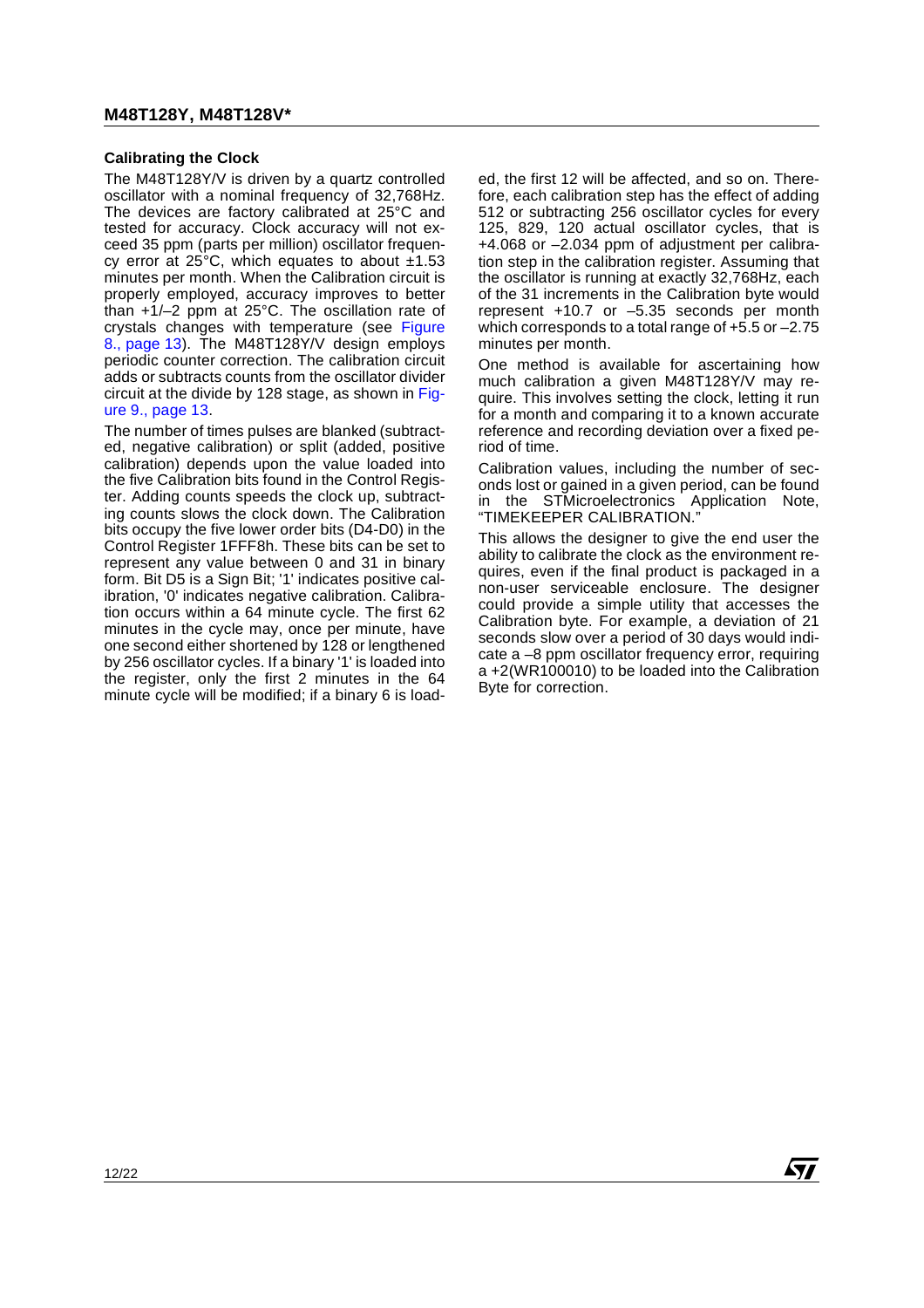<span id="page-12-0"></span>**Figure 8. Crystal Accuracy Across Temperature**



# <span id="page-12-1"></span>**Figure 9. Clock Calibration**

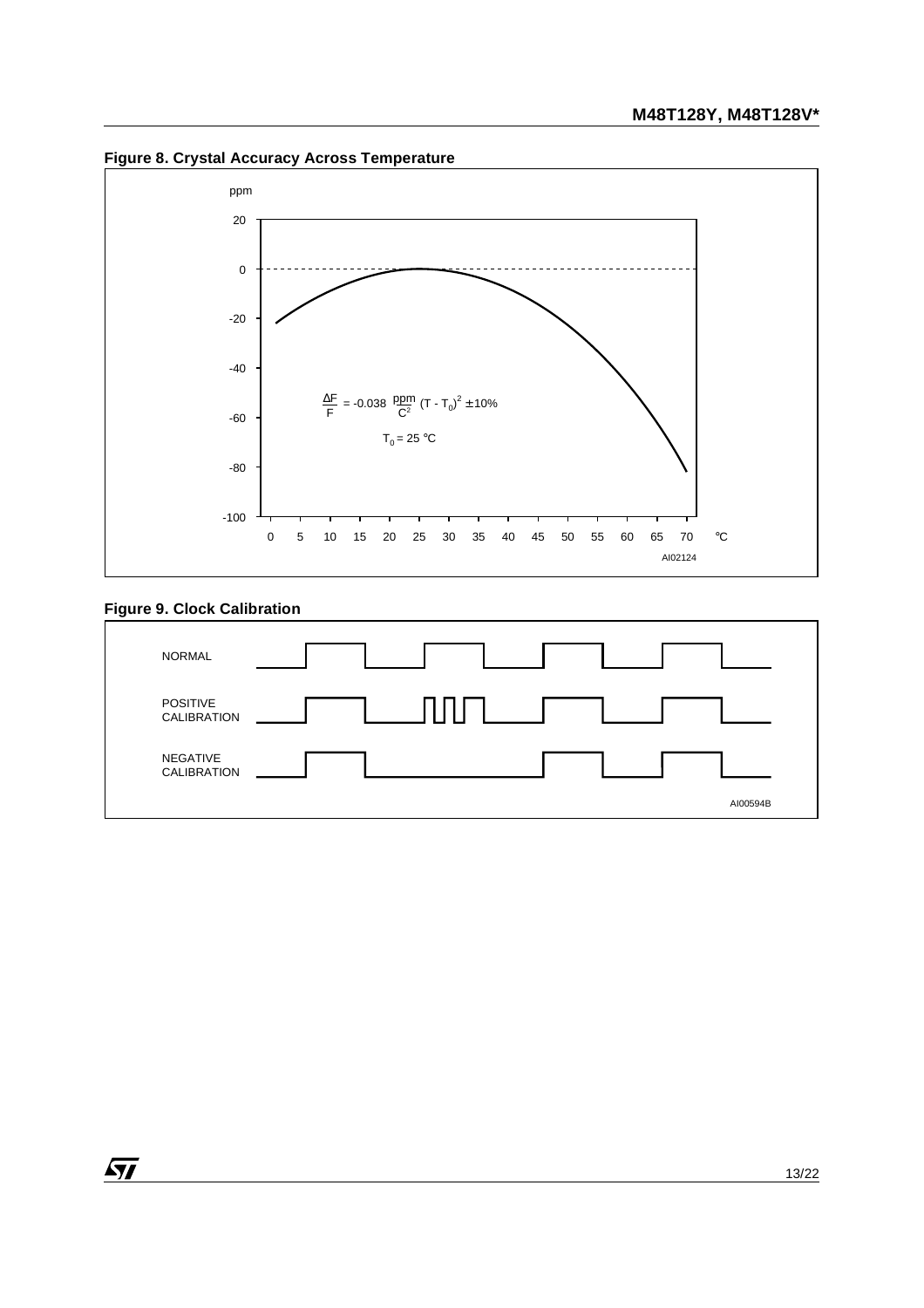#### <span id="page-13-0"></span>**V<sub>CC</sub> Noise And Negative Going Transients**

I<sub>CC</sub> transients, including those produced by output switching, can produce voltage fluctuations, resulting in spikes on the  $V_{CC}$  bus. These transients can be reduced if capacitors are used to store energy which stabilizes the  $V_{CC}$  bus. The energy stored in the bypass capacitors will be released as low going spikes are generated or energy will be absorbed when overshoots occur. A ceramic bypass capacitor value of 0.1µF (as shown in Figure [10](#page-13-1)) is recommended in order to provide the needed filtering.

In addition to transients that are caused by normal SRAM operation, power cycling can generate negative voltage spikes on  $V_{CC}$  that drive it to values below V<sub>SS</sub> by as much as one volt. These negative spikes can cause data corruption in the SRAM while in battery backup mode. To protect from these voltage spikes, it is recommended to connect a schottky diode from  $V_{CC}$  to  $V_{SS}$  (cathode connected to  $V_{CC}$ , anode to  $V_{SS}$ ). Schottky diode 1N5817 is recommended for through hole and MBRS120T3 is recommended for surface mount.

#### <span id="page-13-1"></span>**Figure 10. Supply Voltage Protection**



57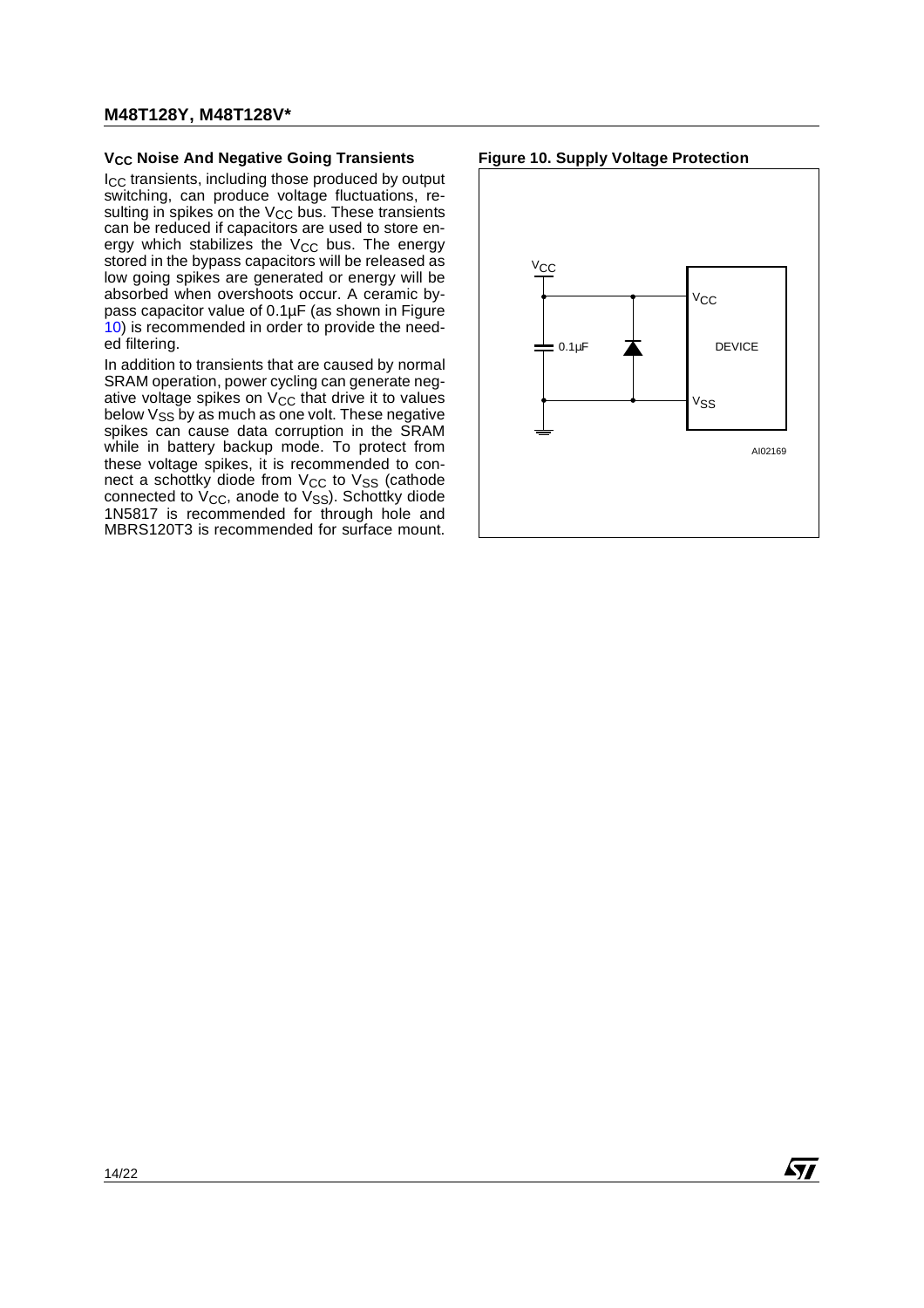### <span id="page-14-0"></span>**MAXIMUM RATING**

Stressing the device above the rating listed in the "Absolute Maximum Ratings" table may cause permanent damage to the device. These are stress ratings only and operation of the device at these or any other conditions above those indicated in the Operating sections of this specification is

not implied. Exposure to Absolute Maximum Rating conditions for extended periods may affect dereliability. STMicroelectronics SURE Program and other relevant quality documents.

| Symbol                              | <b>Parameter</b>                                          | Value         | Unit          |    |
|-------------------------------------|-----------------------------------------------------------|---------------|---------------|----|
| Тд                                  | Ambient Operating Temperature                             | 0 to 70       | °C            |    |
| $T_{\footnotesize\rm STG}$          | Storage Temperature (V <sub>CC</sub> Off, Oscillator Off) |               | $-40$ to 85   | °C |
| $T_{\scriptstyle \text{SLD}}^{(1)}$ | Lead Solder Temperature for 10 seconds                    |               | 260           | °C |
| V <sub>IO</sub>                     | Input or Output Voltages                                  | $-0.3$ to $7$ | V             |    |
| $V_{\rm CC}$                        | Supply Voltage                                            | M48T128Y      | $-0.3$ to $7$ | v  |
|                                     |                                                           |               | $-0.3$ to 4.6 |    |
| lo.                                 | <b>Output Current</b>                                     |               | 20            | mA |
| $P_D$                               | Power Dissipation                                         |               |               | W  |

<span id="page-14-1"></span>**Table 6. Absolute Maximum Ratings**

Note: 1. Soldering temperature not to exceed 260°C for 10 seconds (total thermal budget not to exceed 150°C for longer than 30 seconds). No preheat above 150°C, or direct exposure to IR reflow (or IR preheat) allowed, to avoid damaging the Lithium battery.

**CAUTION:** Negative undershoots below –0.3V are not allowed on any pin while in the Battery Back-up mode.

57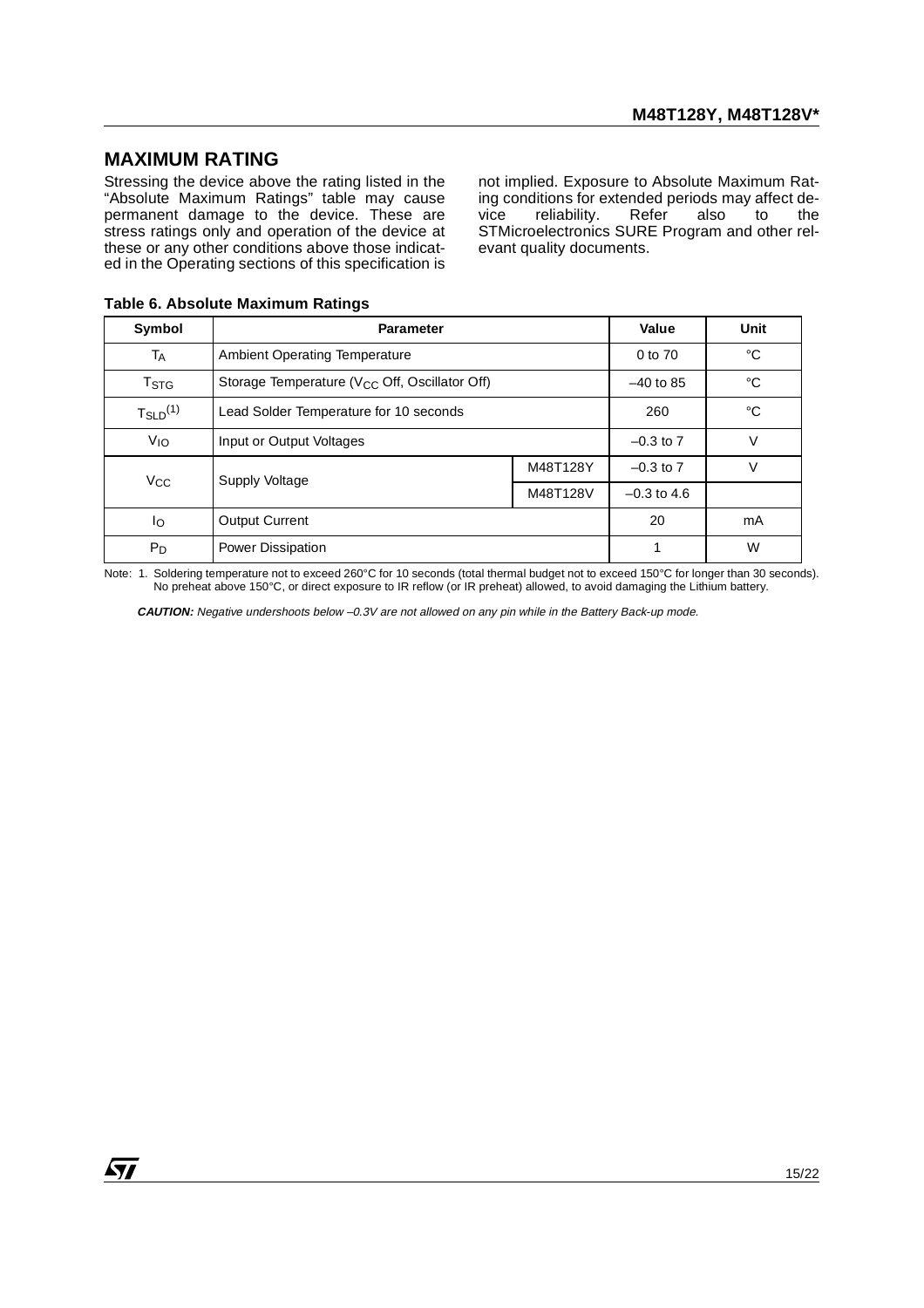# <span id="page-15-0"></span>**DC AND AC PARAMETERS**

This section summarizes the operating and measurement conditions, as well as the DC and AC characteristics of the device. The parameters in the following DC and AC Characteristic tables are derived from tests performed under the Measure-

ment Conditions listed in the relevant tables. Designers should check that the operating conditions in their projects match the measurement conditions when using the quoted parameters.

### <span id="page-15-1"></span>**Table 7. Operating and AC Measurement Conditions**

| <b>Parameter</b>                      | M48T128Y   | M48T128V              | Unit |
|---------------------------------------|------------|-----------------------|------|
| Supply Voltage $(V_{CC})$             | 4.5 to 5.5 | $3.0 \text{ to } 3.6$ |      |
| Ambient Operating Temperature (TA)    | 0 to 70    | 0 to 70               | °C   |
| Load Capacitance $(C_1)$              | 100        | 50                    | рF   |
| Input Rise and Fall Times             | $\leq 5$   | $\leq 5$              | ns   |
| Input Pulse Voltages                  | $0$ to $3$ | $0$ to $3$            |      |
| Input and Output Timing Ref. Voltages | 1.5        | 1.5                   |      |

Note: Output Hi-Z is defined as the point where data is no longer driven.

### <span id="page-15-2"></span>**Figure 11. AC Testing Load Circuit**



Note: 50pF for M48T128V.

#### <span id="page-15-3"></span>**Table 8. Capacitance**

| Symbol                         | Parameter <sup>(1,2)</sup> | Min | Max | Unit |
|--------------------------------|----------------------------|-----|-----|------|
| $C_{IN}$                       | Input Capacitance          |     | 20  | рF   |
| C <sub>10</sub> <sup>(3)</sup> | Input / Output Capacitance |     | 20  | рF   |

Note: 1. Effective capacitance measured with power supply at 5V. Sampled only, not 100% tested.

2. At  $25^{\circ}$ C,  $f = 1$ MHz.

3. Outputs deselected.

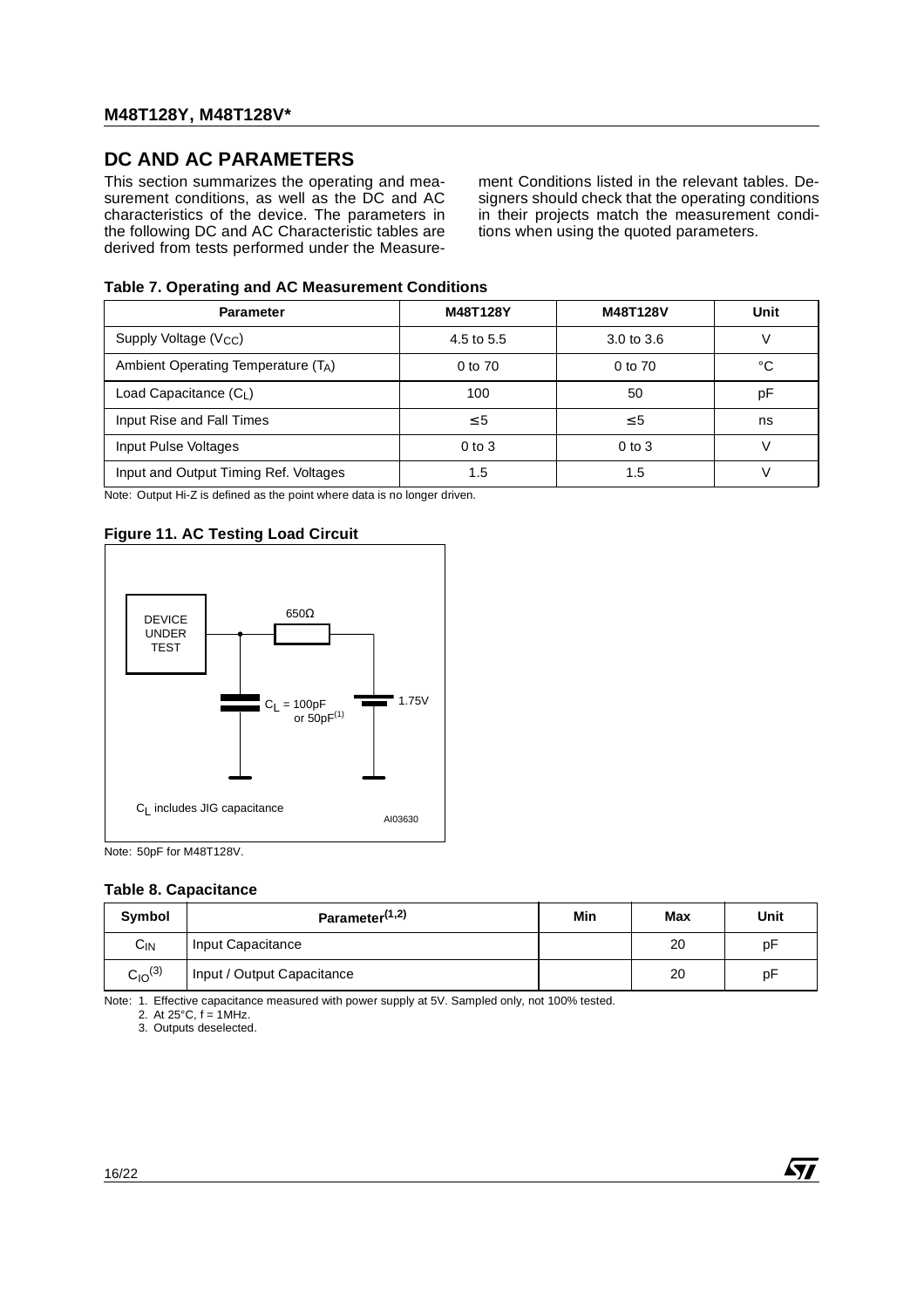|                         |                                         |                                             |        | M48T128Y           | M48T128V |                    |        |
|-------------------------|-----------------------------------------|---------------------------------------------|--------|--------------------|----------|--------------------|--------|
| Symbol                  | <b>Parameter</b>                        | Test Condition <sup>(1)</sup>               | $-70$  |                    | $-85$    |                    | Unit   |
|                         |                                         |                                             | Min    | Max                | Min      | <b>Max</b>         |        |
| Iц                      | Input Leakage Current                   | $OV \leq V_{IN} \leq V_{CC}$                |        | ±2                 |          | ±2                 | μA     |
| $I_{LO}$ <sup>(2)</sup> | Output Leakage Current                  | $0V \leq V_{\text{OUT}} \leq V_{\text{CC}}$ |        | ±2                 |          | ±2                 | μA     |
| $_{\rm lcc}$            | <b>Supply Current</b>                   | Outputs open                                |        | 95                 |          | 50                 | mA     |
| $_{\text{lcc1}}$        | Supply Current (Standby)<br>TTL         | $\overline{E}$ = $V_{\text{IH}}$            |        | 8                  |          | 4                  | mA     |
| $I_{CC2}$               | Supply Current (Standby)<br><b>CMOS</b> | $\overline{E}$ = V <sub>CC</sub> – 0.2V     |        | 4                  |          | 3                  | mA     |
| $V_{IL}$                | Input Low Voltage                       |                                             | $-0.3$ | 0.8                | $-0.3$   | 0.4                | $\vee$ |
| V <sub>IH</sub>         | Input High Voltage                      |                                             | 2.2    | $V_{\rm CC}$ + 0.3 | 2.2      | $V_{\rm CC}$ + 0.3 | $\vee$ |
| V <sub>OL</sub>         | <b>Output Low Voltage</b>               | $I_{OL}$ = 2.1 mA                           |        | 0.4                |          | 0.4                | V      |
| V <sub>OH</sub>         | Output High Voltage                     | $I_{OH} = -1mA$                             | 2.4    |                    | 2.2      |                    | V      |

### <span id="page-16-0"></span>**Table 9. DC Characteristics**

Note: 1. Valid for Ambient Operating Temperature:  $T_A = 0$  to 70°C; V<sub>CC</sub> = 4.5 to 5.5V or 3.0 to 3.6V (except where noted).<br>2. Outputs deselected.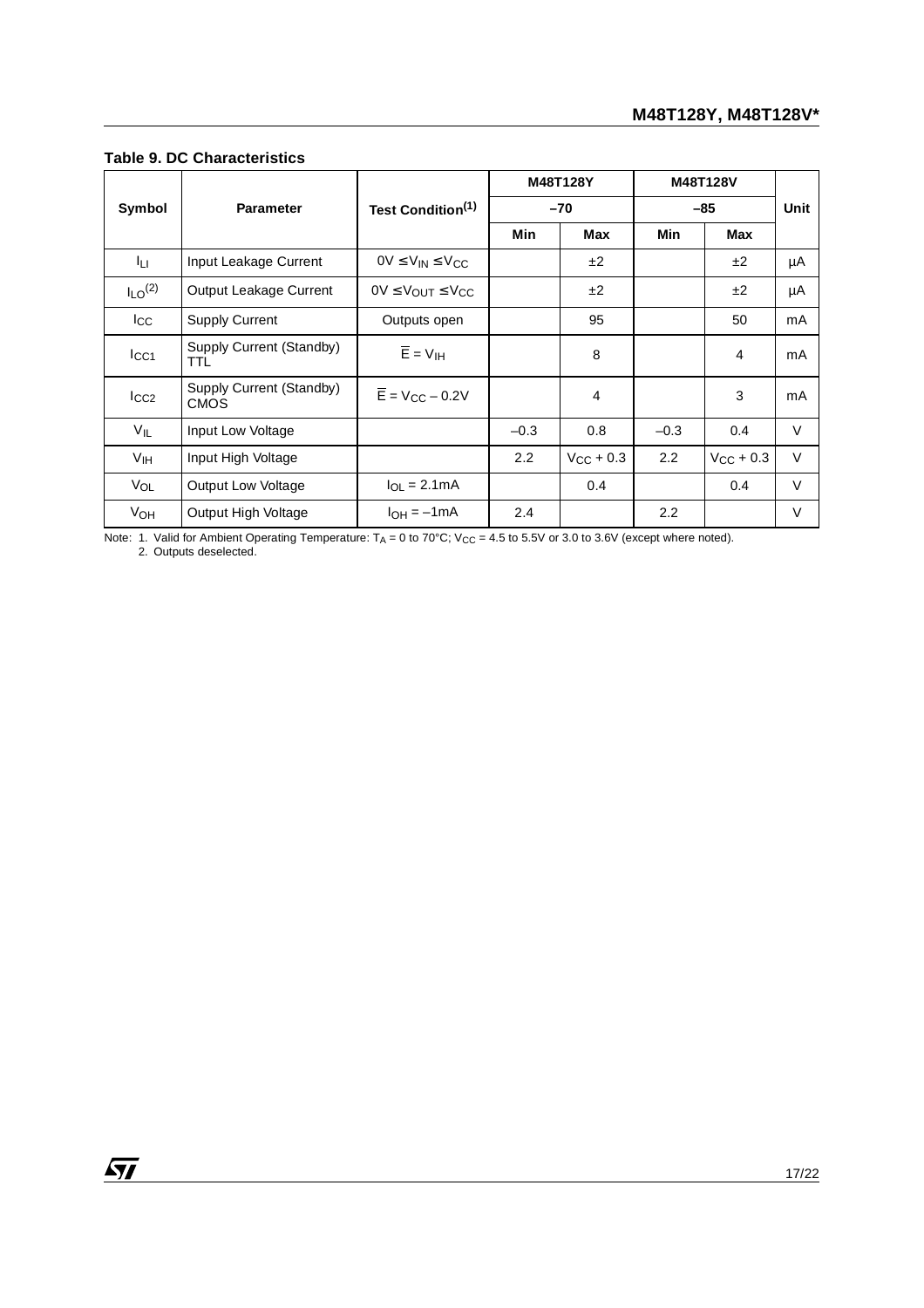

### <span id="page-17-0"></span>**Figure 12. Power Down/Up Mode AC Waveforms**

### <span id="page-17-1"></span>**Table 10. Power Down/Up AC Characteristics**

| Symbol                  | Parameter <sup>(1)</sup>                                                   | Min | Max | Unit |
|-------------------------|----------------------------------------------------------------------------|-----|-----|------|
| $t_F(2)$                | $V_{\text{PFD}}$ (max) to $V_{\text{PFD}}$ (min) $V_{\text{CC}}$ Fall Time | 300 |     | μs   |
| $t_{FB}$ <sup>(3)</sup> | V <sub>PFD</sub> (min) to V <sub>SS</sub> V <sub>CC</sub> Fall Time        | 10  |     | μs   |
| t <sub>R</sub>          | $V_{\text{PFD}}$ (min) to $V_{\text{PFD}}$ (max) $V_{\text{CC}}$ Rise Time |     |     | μs   |
| trB                     | $V_{SS}$ to $V_{PFD}$ (min) $V_{CC}$ Rise Time                             |     |     | μs   |
| t <sub>REC</sub>        | V <sub>PFD</sub> (max) to Inputs Recognized                                | 40  | 200 | ms   |

Note: 1. Valid for Ambient Operating Temperature:  $T_A = 0$  to 70°C; V<sub>CC</sub> = 4.5 to 5.5V or 3.0 to 3.6V (except where noted).

2. V<sub>PFD</sub> (max) to V<sub>PFD</sub> (min) fall time of less than tF may result in deselection/write protection not occurring until 200µs after V<sub>CC</sub> pass- $\mathsf{es}$  V<sub>PFD</sub> (min).

3.  $V_{\text{PFD}}$  (min) to  $V_{\text{SS}}$  fall time of less than t<sub>FB</sub> may cause corruption of RAM data.

### <span id="page-17-2"></span>**Table 11. Power Down/Up Trip Points DC Characteristics**

| Symbol           | Parameter <sup>(1,2)</sup>                          |          | Min | <b>Typ</b>     | Max | Unit         |
|------------------|-----------------------------------------------------|----------|-----|----------------|-----|--------------|
| V <sub>PFD</sub> | M48T128Y<br>Power-fail Deselect Voltage<br>M48T128V |          | 4.1 | 4.35           | 4.5 | $\vee$       |
|                  |                                                     | 2.7      | 2.9 | 3.0            |     |              |
| Vso              | Battery Back-up Switchover Voltage                  | M48T128Y |     | 3.0            |     |              |
|                  | M48T128V                                            |          |     | $VPPD - 100mV$ |     |              |
| $t_{DR}$ $(3)$   | <b>Expected Data Retention Time</b>                 |          | 10  |                |     | <b>YEARS</b> |

 $\sqrt{1}$ 

Note: 1. All voltages referenced to  $V_{SS}$ .

2. Valid for Ambient Operating Temperature: T<sub>A</sub> = 0 to 70°C; V<sub>CC</sub> = 4.5 to 5.5V or 3.0 to 3.6V (except where noted).

3. At  $25^{\circ}$ C;  $V_{CC} = 0V$ .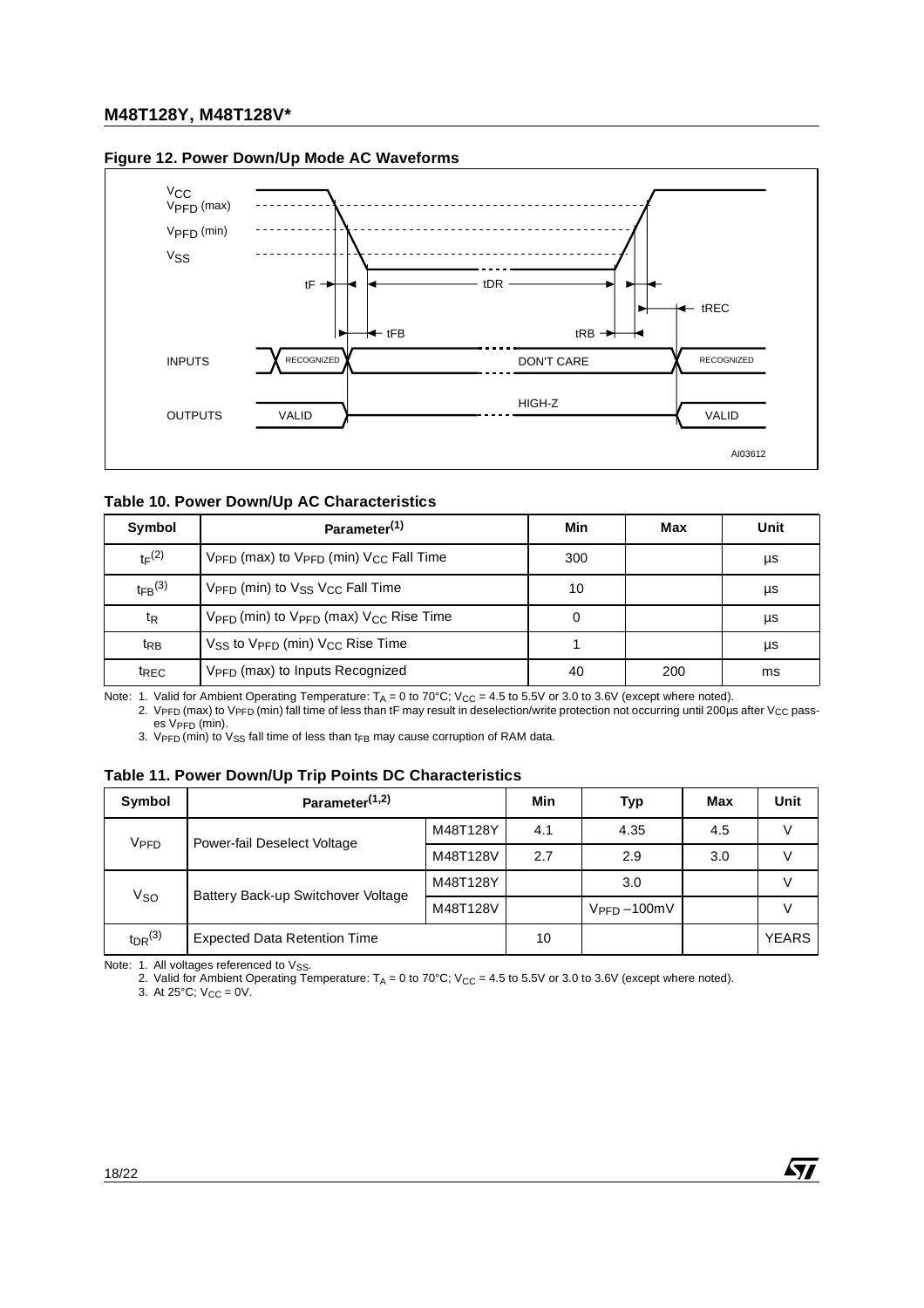# <span id="page-18-0"></span>**PACKAGE MECHANICAL INFORMATION**



<span id="page-18-1"></span>**Figure 13. PMDIP32 – 32-pin Plastic Module DIP, Package Outline**

Note: Drawing is not to scale.

### <span id="page-18-2"></span>**Table 12. PMDIP32 – 32-pin Plastic Module DIP, Package Mechanical Data**

| Symb        | mm         |       |       | inches     |       |       |  |
|-------------|------------|-------|-------|------------|-------|-------|--|
|             | <b>Typ</b> | Min   | Max   | <b>Typ</b> | Min   | Max   |  |
| A           |            | 9.27  | 9.52  |            | 0.365 | 0.375 |  |
| A1          |            | 0.38  |       |            | 0.015 |       |  |
| B           |            | 0.43  | 0.59  |            | 0.017 | 0.023 |  |
| $\mathsf C$ |            | 0.20  | 0.33  |            | 0.008 | 0.013 |  |
| D           |            | 42.42 | 43.18 |            | 1.670 | 1.700 |  |
| E           |            | 18.03 | 18.80 |            | 0.710 | 0.740 |  |
| e1          |            | 2.29  | 2.79  |            | 0.090 | 0.110 |  |
| e3          |            | 34.29 | 41.91 |            | 1.350 | 1.650 |  |
| eA          |            | 14.99 | 16.00 |            | 0.590 | 0.630 |  |
| L           |            | 3.05  | 3.81  |            | 0.120 | 0.150 |  |
| $\mathsf S$ |            | 1.91  | 2.79  |            | 0.075 | 0.110 |  |
| N           | 32         |       |       |            | 32    |       |  |

 $\sqrt{11}$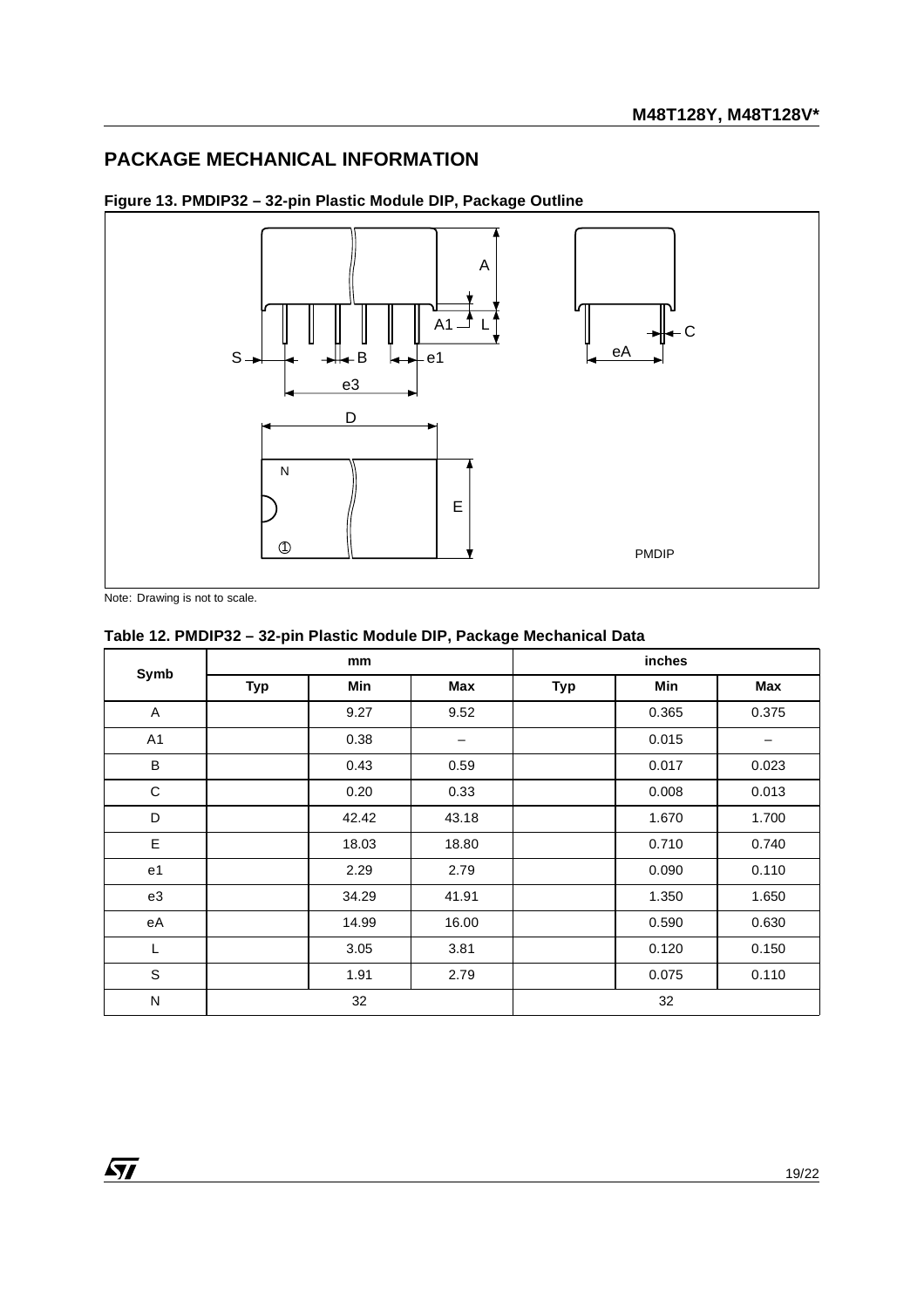# <span id="page-19-0"></span>**PART NUMBERING**

### <span id="page-19-1"></span>**Table 13. Ordering Information Scheme**

| Example:                                                     | M48T | 128Y | $-70$ | <b>PM</b> | 1 | <b>TR</b> |
|--------------------------------------------------------------|------|------|-------|-----------|---|-----------|
|                                                              |      |      |       |           |   |           |
| <b>Device Type</b>                                           |      |      |       |           |   |           |
| M48T                                                         |      |      |       |           |   |           |
|                                                              |      |      |       |           |   |           |
| <b>Supply Voltage and Write Protect Voltage</b>              |      |      |       |           |   |           |
| $128Y = V_{CC} = 4.5$ to 5.5V; $V_{PFD} = 4.1$ to 4.5V       |      |      |       |           |   |           |
| $128V^{(1)} = V_{CC} = 3.0$ to 3.6V; $V_{PFD} = 2.7$ to 3.0V |      |      |       |           |   |           |
| <b>Speed</b>                                                 |      |      |       |           |   |           |
| $-70 = 70$ ns (128Y)                                         |      |      |       |           |   |           |
| $-85 = 85$ ns (128V)                                         |      |      |       |           |   |           |
| Package                                                      |      |      |       |           |   |           |
| $PM = PMDIP32$                                               |      |      |       |           |   |           |
| <b>Temperature Range</b>                                     |      |      |       |           |   |           |
| $1 = 0$ to $70^{\circ}$ C                                    |      |      |       |           |   |           |
| <b>Shipping Method for SOIC</b>                              |      |      |       |           |   |           |
|                                                              |      |      |       |           |   |           |

blank = Tubes

TR = Tape & Reel

Note: 1. Contact local ST sales office for availability of 3.3V version.

For other options, or for more information on any aspect of this device, please contact the ST Sales Office nearest you.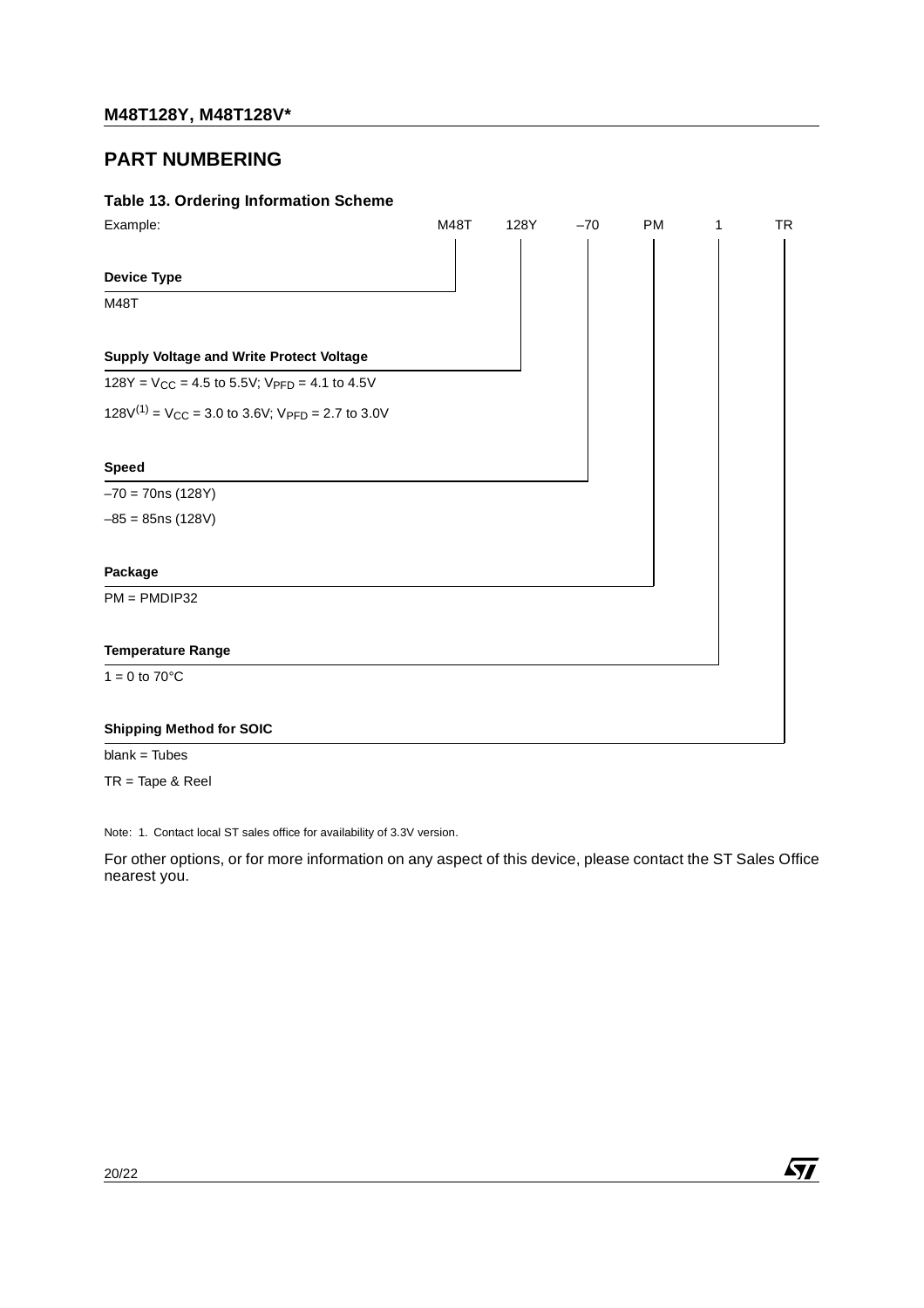# <span id="page-20-0"></span>**REVISION HISTORY**

<span id="page-20-1"></span>

| <b>Table 14. Document Revision History</b> |  |  |  |
|--------------------------------------------|--|--|--|
|                                            |  |  |  |

| <b>Date</b> | Version | <b>Revision Details</b>                                                         |
|-------------|---------|---------------------------------------------------------------------------------|
| June 1998   | 1.0     | First Issue                                                                     |
| 01/31/00    | 1.1     | Calibrating The Clock Paragraph changed                                         |
| 03/30/00    | 1.2     | Storage Temperature changed (Table 6)                                           |
| 07/20/01    | 2.0     | Reformatted: temperature information added to tables (Table 8, 9, 3, 4, 10, 11) |
| 09/21/01    | 2.1     | Corrected speed grade in ordering information                                   |
| 05/23/02    | 2.2     | Add countries to disclaimer; add marketing status                               |
| 08/07/02    | 2.3     | Refine marketing status text                                                    |
| 28-Mar-03   | 3.0     | v2.2 template applied; test condition updated (Table 11)                        |
| 06-Aug-04   | 4.0     | Reformatted; updated Register Map (Table 5)                                     |
| 22-Feb-05   | 5.0     | IR reflow update (Table $6$ )                                                   |